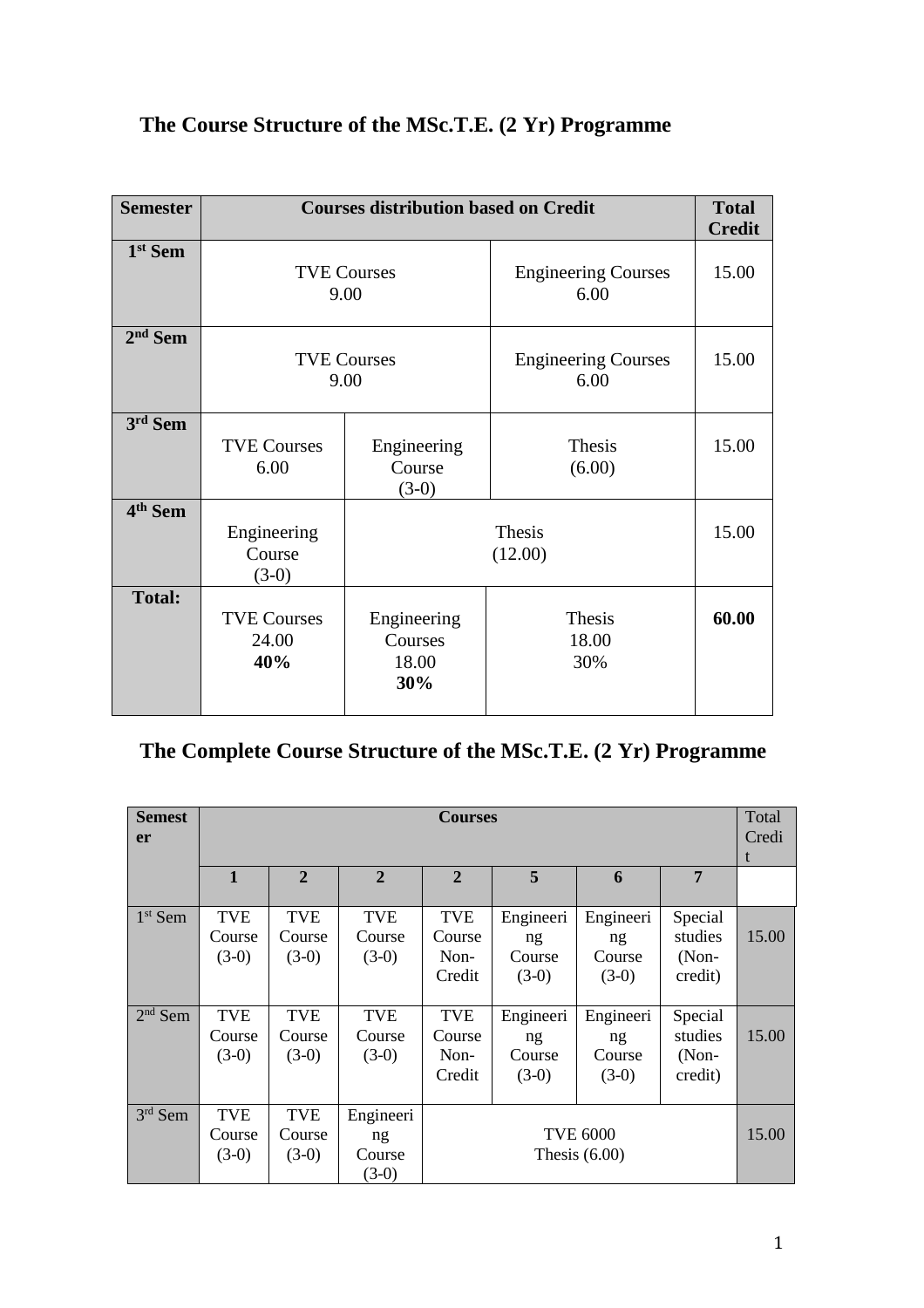| $4th$ Sem                                                                                                                | <b>TVE</b>    | Engine  | <b>TVE 6000</b>                                                                                                          |       |  |  |
|--------------------------------------------------------------------------------------------------------------------------|---------------|---------|--------------------------------------------------------------------------------------------------------------------------|-------|--|--|
|                                                                                                                          | 6424          | ering   | Thesis $(12.00)$                                                                                                         | 15.00 |  |  |
|                                                                                                                          | Semina        | Course  |                                                                                                                          |       |  |  |
|                                                                                                                          | r on          | $(3-0)$ |                                                                                                                          |       |  |  |
|                                                                                                                          | Techni        |         |                                                                                                                          |       |  |  |
|                                                                                                                          | cal $\&$      |         |                                                                                                                          |       |  |  |
|                                                                                                                          | Vocati        |         |                                                                                                                          |       |  |  |
|                                                                                                                          | onal          |         |                                                                                                                          |       |  |  |
|                                                                                                                          | Educati       |         |                                                                                                                          |       |  |  |
|                                                                                                                          | <sub>on</sub> |         |                                                                                                                          |       |  |  |
|                                                                                                                          | $(Non-$       |         |                                                                                                                          |       |  |  |
|                                                                                                                          | credit)       |         |                                                                                                                          |       |  |  |
|                                                                                                                          |               |         | <b>Total</b>                                                                                                             | 60.00 |  |  |
|                                                                                                                          |               |         |                                                                                                                          |       |  |  |
| Engineering=30%, TVE (pedagogy/technical education)=40% and thesis=30%                                                   |               |         |                                                                                                                          |       |  |  |
| **Non-credit: it is a practice-oriented course which students will not achieve any grade but it will be located in their |               |         |                                                                                                                          |       |  |  |
|                                                                                                                          |               |         | final transcript. Respective teachers will assess this course and therefore teachers will be loaded contact hours as per |       |  |  |
| rule.                                                                                                                    |               |         |                                                                                                                          |       |  |  |

# **TVE Courses for M. Sc. T.E. (2-year) Programme** Specialization: Any specialization

#### **1 st Semester (Any three courses as offered by the department from the following).**

| <b>Course</b><br>No. | <b>Course Title</b>                                    | Contract<br>Hours | Credit<br>Hours |
|----------------------|--------------------------------------------------------|-------------------|-----------------|
| TVE 6113             | Curriculum Development in Technical and Vocational     | 3.00              | 3.00            |
|                      | Education                                              |                   |                 |
| <b>TVE 6125</b>      | Advanced Methods and Techniques of Teaching            | 3.00              | 3.00            |
| <b>TVE 6131</b>      | Information Technology in Technical Education          | 3.00              | 3.00            |
| <b>TVE 6151</b>      | <b>Engineering Education Research Methods</b>          | 3.00              | 3.00            |
| <b>TVE 6153</b>      | <b>Educational Research</b>                            | 3.00              | 3.00            |
| <b>TVE 6155</b>      | Practicing Action Research in Technical and Vocational | 3.00              | 3.00            |
|                      | Education                                              |                   |                 |
| <b>TVE 6157</b>      | Action Research in Engineering Education               | 3.00              | 3.00            |
| <b>TVE 6171</b>      | Leadership and Management of TVET Institutions         | 3.00              | 3.00            |
| TVE 6173             | <b>Adult Education</b>                                 | 3.00              | 3.00            |
| <b>TVE 6175</b>      | <b>Entrepreneurship Education</b>                      | 3.00              | 3.00            |

#### **2 nd Semester (Any three courses as offered by the department from the following)**

| <b>Course</b>   | <b>Course Title</b>                                          | Contract | Credit |
|-----------------|--------------------------------------------------------------|----------|--------|
| No.             |                                                              | Hours    | Hours  |
| <b>TVE 6211</b> | Philosophy of Technical Education                            | 3.00     | 3.00   |
| <b>TVE 6213</b> | <b>Educational Psychology</b>                                | 3.00     | 3.00   |
| <b>TVE 6215</b> | Advanced Educational Measurement and Evaluation              | 3.00     | 3.00   |
| <b>TVE 6219</b> | Professional Development in Technical & Vocational Education | 3.00     | 3.00   |
| <b>TVE 6221</b> | <b>Educational Finance</b>                                   | 3.00     | 3.00   |
| TVE 6233        | Online Teaching and Learning                                 | 3.00     | 3.00   |
| <b>TVE 6253</b> | Foundations of Engineering Education                         | 3.00     | 3.00   |
| <b>TVE 6255</b> | Professional Development in Engineering Education            | 3.00     | 3.00   |
| <b>TVE 6271</b> | <b>Educational Guidance and Counselling</b>                  | 3.00     | 3.00   |
| TVE 6273        | Management and Administration in Technical and Vocational    | 3.00     | 3.00   |
|                 | Education                                                    |          |        |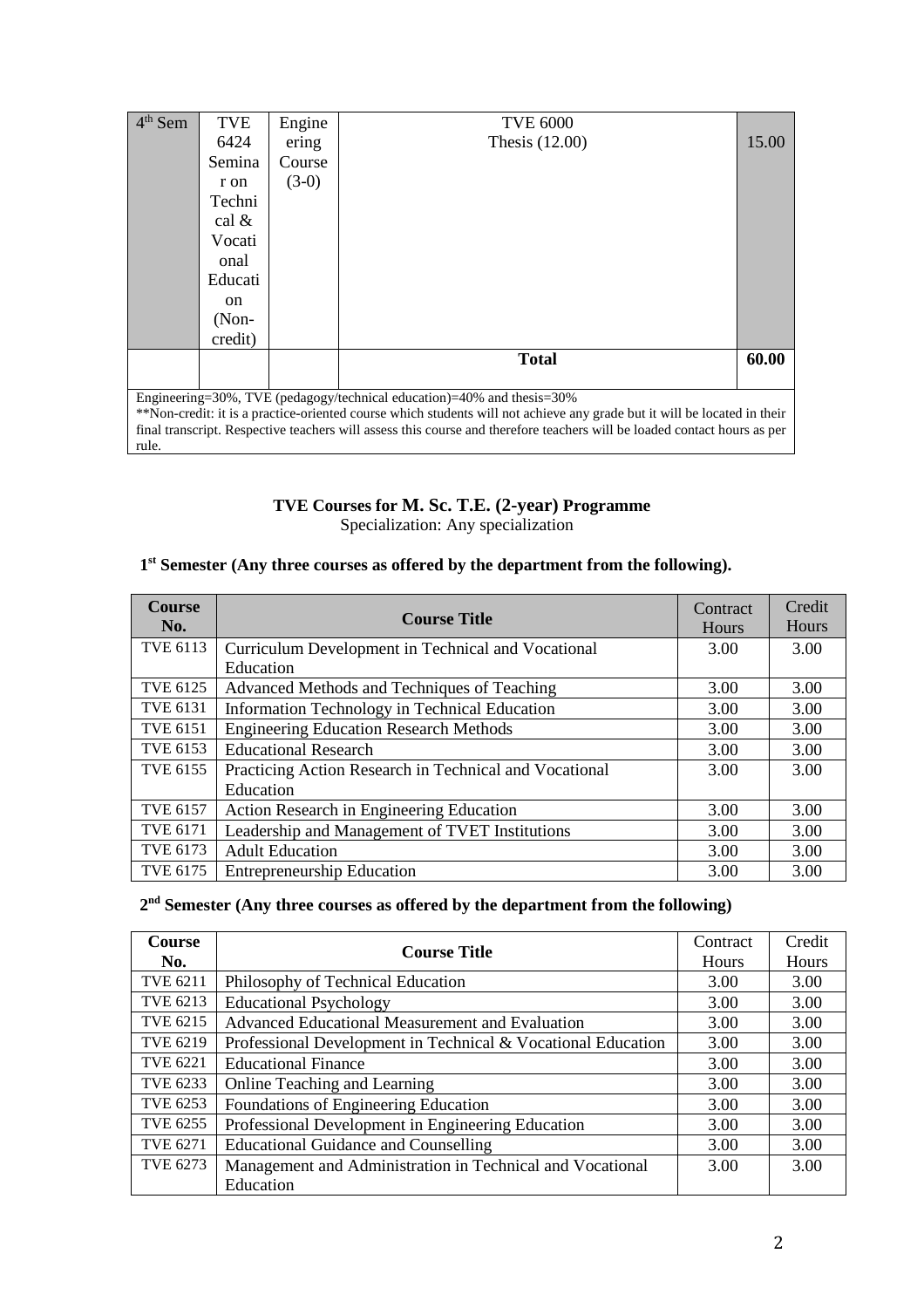| <b>Course</b><br>No. | <b>Course Title</b>                                        | Contract<br>Hours | Credit<br><b>Hours</b> |
|----------------------|------------------------------------------------------------|-------------------|------------------------|
| TVE 6335             | Emerging Issues in Educational Technology                  | 3.00              | 3.00                   |
| <b>TVE 6339</b>      | Administration and Supervision of Technical and Vocational | 3.00              | 3.00                   |
|                      | Education                                                  |                   |                        |
| <b>TVE 6353</b>      | Qualitative Research and Data Analysis                     | 3.00              | 3.00                   |
| <b>TVE 6355</b>      | Quantitative Research and Advanced Statistics              | 3.00              | 3.00                   |
| <b>TVE 6357</b>      | <b>Educational Planning</b>                                | 3.00              | 3.00                   |
| <b>TVE 6371</b>      | Systems Approach in Technical Education                    | 3.00              | 3.00                   |
| <b>TVE 6375</b>      | Trends and Issues in Technical and Vocational Education    | 3.00              | 3.00                   |

# **3 rd Semester (Any two courses as offered by the department from the following)**

# **1 st Semester (Compulsory, Non-credit)**

| <b>Course</b><br>No. | <b>Course Title</b>                             | Contract<br>Hours |
|----------------------|-------------------------------------------------|-------------------|
| TVE 6126             | Advanced Methods and Techniques of Teaching Lab | $0 - 2$           |

# **2 nd Semester (Any one course as offered by the department from the following: Non-credit)**

| <b>Course</b><br>No. | <b>Course Title</b>                                                | <b>Contract</b><br><b>Hours</b> |
|----------------------|--------------------------------------------------------------------|---------------------------------|
|                      | TVE 6228   A practical course on Observation and Practice Teaching | $0 - 3$                         |
|                      | TVE 6232   Information Technology in Technical Education lab       | $0 - 3$                         |

# **4 th Semester (Compulsory, Non-credit)**

| Course<br>No. | <b>Course Title</b>                                                                       | Contract<br><b>Hours</b> |
|---------------|-------------------------------------------------------------------------------------------|--------------------------|
|               | TVE 6424   Seminar on Technical and Vocational Education (TVE) for<br>conducting research | $0-3$                    |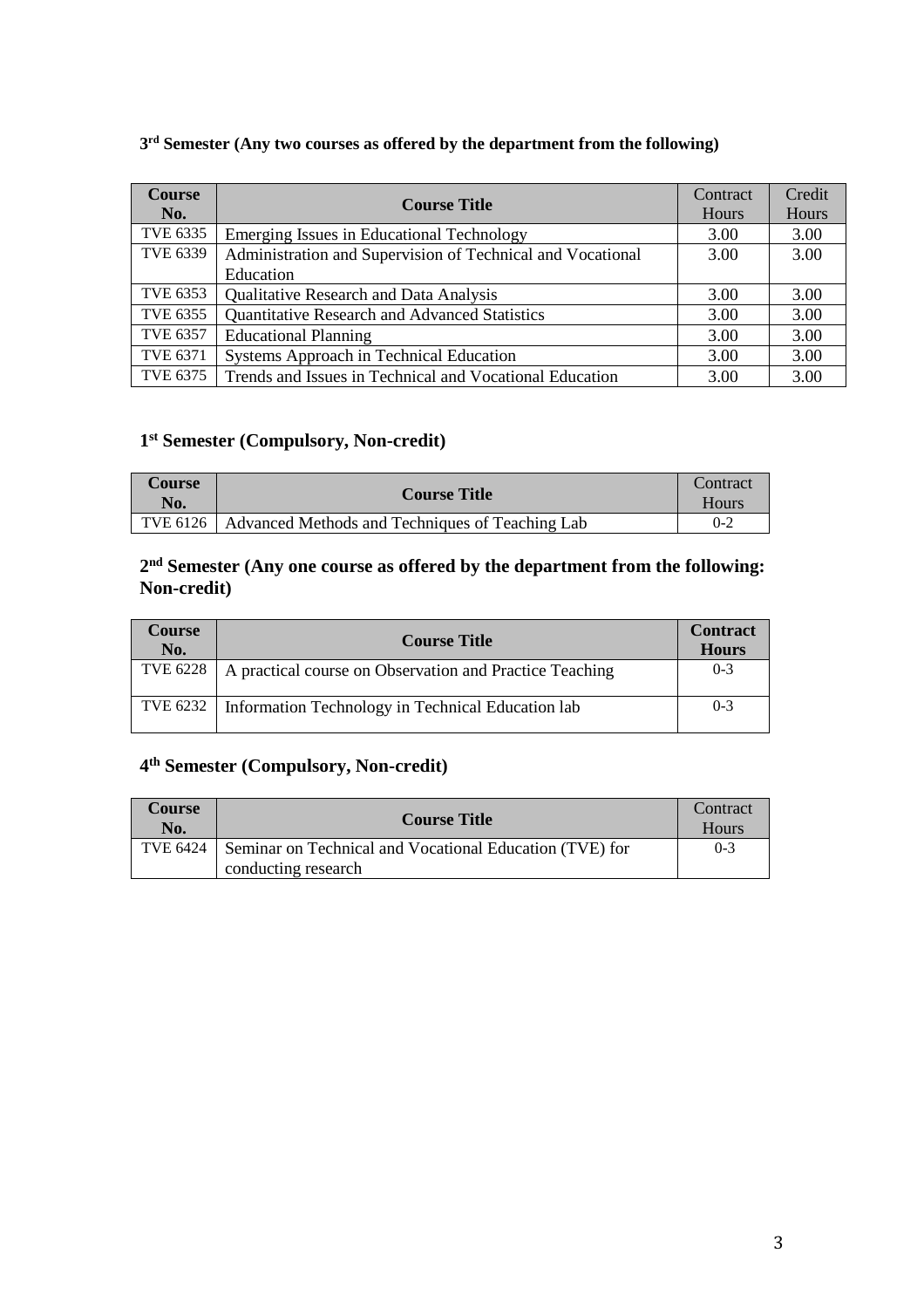#### **Course Code TVE 6113 Curriculum Development in Technical and Vocational Education 3-0-0 Credit Hours 3.00**

Contents: The meaning and concept of curriculum and its importance in education, foundations or determinants of curriculum; curriculum development process; objectives; content; methodology, evaluation; formulation of objectives; criteria and procedures of content selection; curriculum designs, curriculum implementation and instructional materials; curriculum evaluation; formative and summative evaluation; various models of curriculum evaluation.

# **Course Code TVE 6125 Course Title Advanced Methods and Techniques of Teaching**

#### **Course Hours 3-0-0**

Contents: Introduction to teaching and learning; factors affecting learning; instructional objectives in terms of behavioral outcomes; writing learning objectives; Technical and Vocational Pedagogy; teaching methods in common use; their merits and demerits; teaching techniques; micro-teaching preparation and use of various instruction sheets; importance and use of audio-visual aids, characteristics of A.V. aids; lesson planning; steps and procedure for writing a lesson plan; evaluation techniques; discipline; safety and accident prevention.

# **Course Code TVE 6131 Course Title Information Technology in Technical Education**

#### **Credit Hours 3-0-0**

Contents: Concept of using information technology (IT) in teaching-learning; Effective use and benefits of IT in Technical education (TE); Integration process of IT in TE; Describing available form of IT in TE, Power of Multimedia and the Internet; Attributes of IT; Successful technology-enhanced learning environment; Using videoconferencing, e-mailing and creating discussion forum for collaborative learning; Bridging virtual-learning and reality; IT and task-based teaching; Classroom discourse and interaction; Using IT to solve technical problems; Develop soft-skills through IT; Creating new IT through TE.

# **Course Code TVE 6151 Course Title Engineering Education Research Methods**

#### **Credit Hours 3-0-0**

Contents: Current issues in engineering education research, Need of conducting research in engineering education; Major areas of conducting research and research questions; Literature reviews, Theoretical underpinning in engineering educational research; Qualitative, quantitative and mixed method research approaches; Research design, Measures of research quality; Ethical issues of conducting research.

**Course Code TVE 6153 Course Title Educational Research**

#### **Credit Hours 3-0-0**

Contents: Concept of educational research, need of research in technical education, Types of research, description and characteristics of different types of research; Research process steps in conducting research, review of related studies and literature; Variables, hypothesis, sampling, Selecting and defining a problem; Describing methodology of research; Data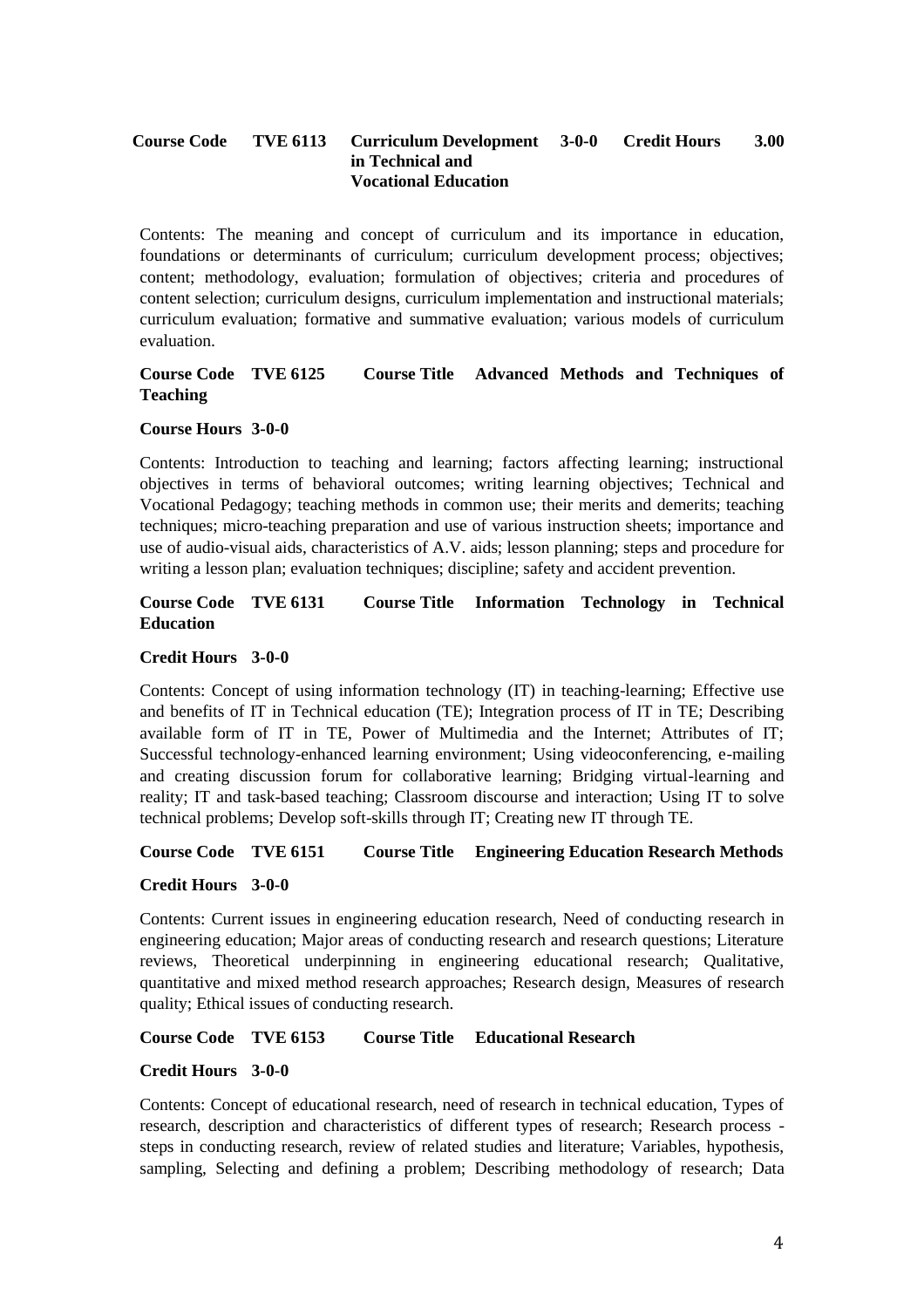collection, analysis of data and its interpretation, use of descriptive statistics in interpreting data: Measures of central tendency dispersion and correlation. Preparing research proposals; Organizing / conducting research; Writing research report; Evaluating research.

# **Course Code TVE 6155 Course Title Practicing Action Research in Technical and Vocational Education**

# **Credit Hours 3-0-0**

Contents: Understanding of Action Research, A comparative thought of action research and traditional research, Historical and philosophical foundations of action research in TVE contexts; Benefits of action research, Planning action research in TVE context. Doing action research in the area of TVE: Steps, finding problems, define problem and clarifying a starting point; developing research questions, developing tools, collecting data, analyzing data and writing reports. Concluding an action research in descriptive and experimental methods and submission of reports.

(For this course no theoretical examination will take place. The students will be evaluated on the basis of the reports submitted by them and presentation of the reports)

# **Course Code TVE 6157 Course Title Action Research in Engineering Education**

# **Credit Hours 3-0-0**

Contents: Concept and purpose of action research in engineering education; Characteristics and principles of action research; Historical and philosophical foundations of action research in engineering education; Benefits of conducting action research, Planning action research in Engineering Education context. Conducting action research in the area of Engineering Education: major steps, finding problems, define problem and clarifying a starting point; developing research questions, developing tools, collecting data, analyzing data and writing reports. Concluding an action research in descriptive and experimental setting; Action research reports and performance evaluations; Ethics of conducting action research; Ways to implement actions after research.

# **Course Code TVE 6171 Course Title Leadership and Management of TVET Institutions**

#### **Credit Hours 3-0-0**

Contents: Leadership and improvement of TVET institutions; Models of educational leadership and linking the models to leadership development; The significance of leadership and management for development of TVET sectors: the expanded role of leaders towards development of TVET institutions; Preparing and supporting leaders in OIC member countries: leadership succession, leadership preparation leadership training and development; The impact of leadership development: Evaluating the impact of leadership development.

# **Course Code TVE 6173 Course Title Adult Education**

#### **Credit Hours 3-0-0**

Contents: Introduction to Adult Education; Learning Specialties of Adults- Learning prerequisites, Learning design, Learning behavior; Didactic principles in teaching learning design for adults perspective of didactic principles, different types of didactic principles for adults; Support of active teaching/learning process for adults development of activities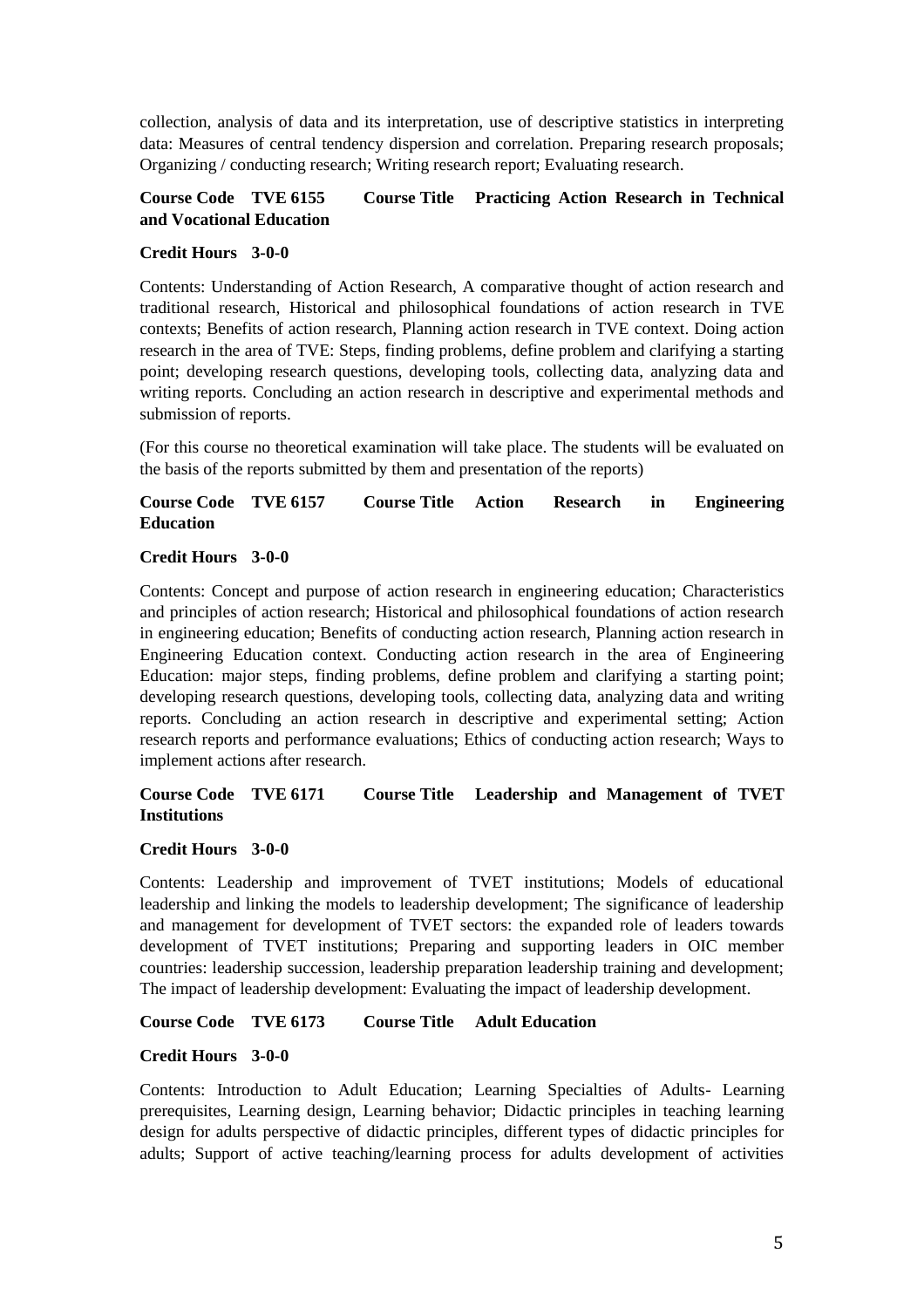through motivation, development of self confidence in teaching/learning, perceptions of (self- ) controlling of adults.

#### **Course Code TVE 6175 Course Title Entrepreneurship Education**

#### **Credit Hours 3-0-0**

Contents: Concept of entrepreneur and entrepreneurship; Need and scope of entrepreneurship through TVE; Growth of entrepreneurships; TVE and entrepreneurship; Entrepreneurship educations; Discuss successful models (examples) of entrepreneurship in TVE sectors; Principles and ingredients of successful entrepreneur; Distinction between entrepreneur and manager; Role of TVE to create ventures; Methods of developing entrepreneurial qualities and skills; Barriers to entrepreneurship for TVE graduates. Developing new models for introducing entrepreneurships in TVE contexts.

#### **Course Code TVE 6211 Course Title Philosophy of Technical Education**

#### **Credit Hours 3-0-0**

Contents: Meaning and concept of Philosophy. Theories of Education: Perennialism, Essentialism, Progressivism and Reconstructionism. Philosophical models of teaching, Practice at work and informal learning, Role of Philosophy in Technical Education. Analyzing current research in philosophical perspectives.

# **Course Code TVE 6213 Course Title Educational Psychology**

#### **Credit Hours 3-0-0**

Contents: Educational psychology – nature, scope and importance; Heredity and environment; Physical, social and emotional development; Motivations and class arrangement, fulfilment of motives; Learning, transfer of learning; Intelligence – its nature, growth and measurement; Personality; Adolescence; Mental hygiene – its nature and scope, adjustment, conflicts and mental disorders; Therapies – their nature and types; Group dynamics.

# **Course Code TVE 6215 Course Title Advanced Educational Measurement and Evaluation**

#### **Credit Hours 3-0-0**

Contents: Evaluating student progress; principles of measurement evaluation; scales of measurement; tests as measuring instruments; nature of psychological entities measured by tests; assessment of goodness of tests as measuring instruments; types of validity, reliability and usability of tests; tests as samples of behaviour; inferences involved in constructing and applying tests for measurement; planning the test specification of objectives in test construction plan; types of test items; item construction; item analysis- difficulty and discrimination indexes, interpretation of test scores, standardization and norms; measurement of abilities achievement, aptitudes, intelligence. Evaluating affective behaviours - evaluation methods based on observation, sociometric and related techniques, self report inventories, protective techniques; testing Programmemes and problems in the OIC countries.

**Course Code TVE 6219 Course Title Professional development in technical and vocational education**

**Credit Hours 3-0-0**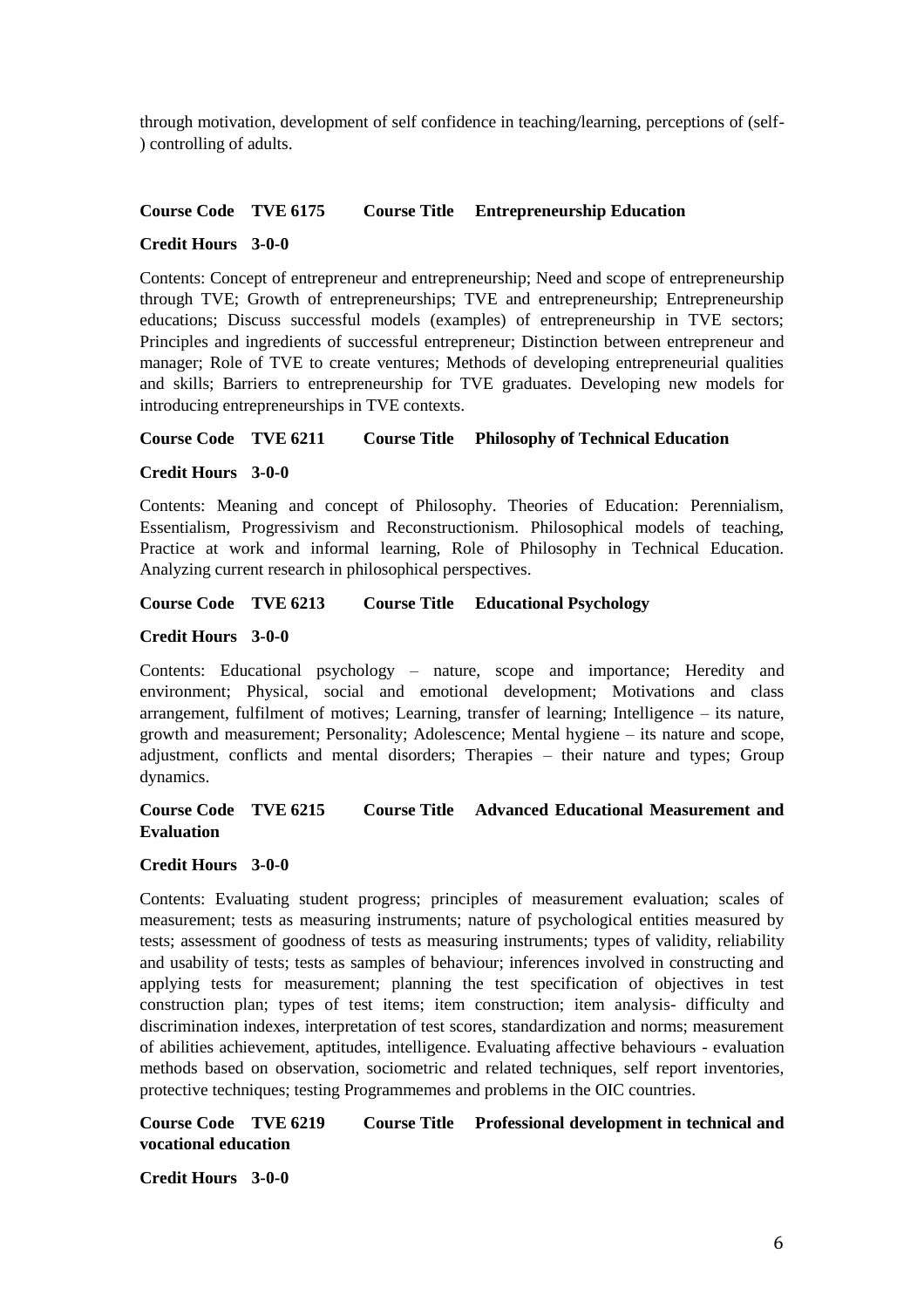Contents: The Essential role of Professional Development (PD) in technical and vocational education (TVE); Professional Development designed to change teaching and learning; Plan for PD Programme for TVE teachers; PD focusing on different activities: designing and planning instructions, managing classroom activities, constructing effective assessment and evaluation techniques; Using technology-focused, student-focused and industry-focused teaching perspective to align PD.

**Course Code TVE 6221 Course Title Educational Finance** 

# **Credit Hours 3-0-0**

Contents: Concept of Educational Finance; Need and significance of Educational Finance; Principles of educational finance: General theory of educational finance, Reasons of educational finance; Role of following bodies in financing Education in OIC countries: Central government, State Governments, Local Bodies, Private agencies, Voluntary Organizations; Sources of Finance; Economics of Educational System; Cost of Education; Educational Expenditure; Institute/ University Budget: Budget making process, Evaluation, Planning a school budget in relation to govt., grants, resources from the society, tuition fees, donations and local endowments etc. Some problems and issues of Educational Finance: Tuition fees: Merits and demerits of uniform, tuition fees, Additional resources for education, Critical review of present grant-in-aid policy of the state government with special reference to secondary education, The factors affecting increasing the financial burden on local governments, Ways and means of controlling funds.

**Course Code TVE 6233 Course Title Online Teaching and learning**

# **Credit Hours 3-0-0**

Contents: Importance of online teaching; Strength and limitation of online teaching; Types of online learning environments: Institutionally supported technologies, open technologies; issues consider when planning online class; Useful planning strategies for online learning; Designing online activities; how to use online resources; Strategies for motivating students and sustaining participation and engagement in learning through online; Evaluation strategy in online teaching.

**Course Code TVE 6253 Course Title Foundations of Engineering Education**

#### **Credit Hours 3-0-0**

Contents: Educating the engineer of new era: Adapting engineering education to the new century, Visions of engineering in the new century; Engineering for a changing World: A roadmap to the future of engineering, Learning in Groups and Teams in engineering education context; Quality learning for engineering work settings; Interdisciplinary approach and research in engineering education; International standards and accreditations of engineering education; Quality frameworks of engineering educations in private and public institutions; Role of engineering education for human resource developments and poverty reductions. Problems and prospects confronting by engineering education in the OIC countries.

# **Course Code TVE 6255 Course Title Professional development in engineering education**

# **Credit Hours 3-0-0**

Contents: The Essential Role of Professional Development (PD) in engineering education; Professional Development designed to change teaching and learning; Plan for PD Programme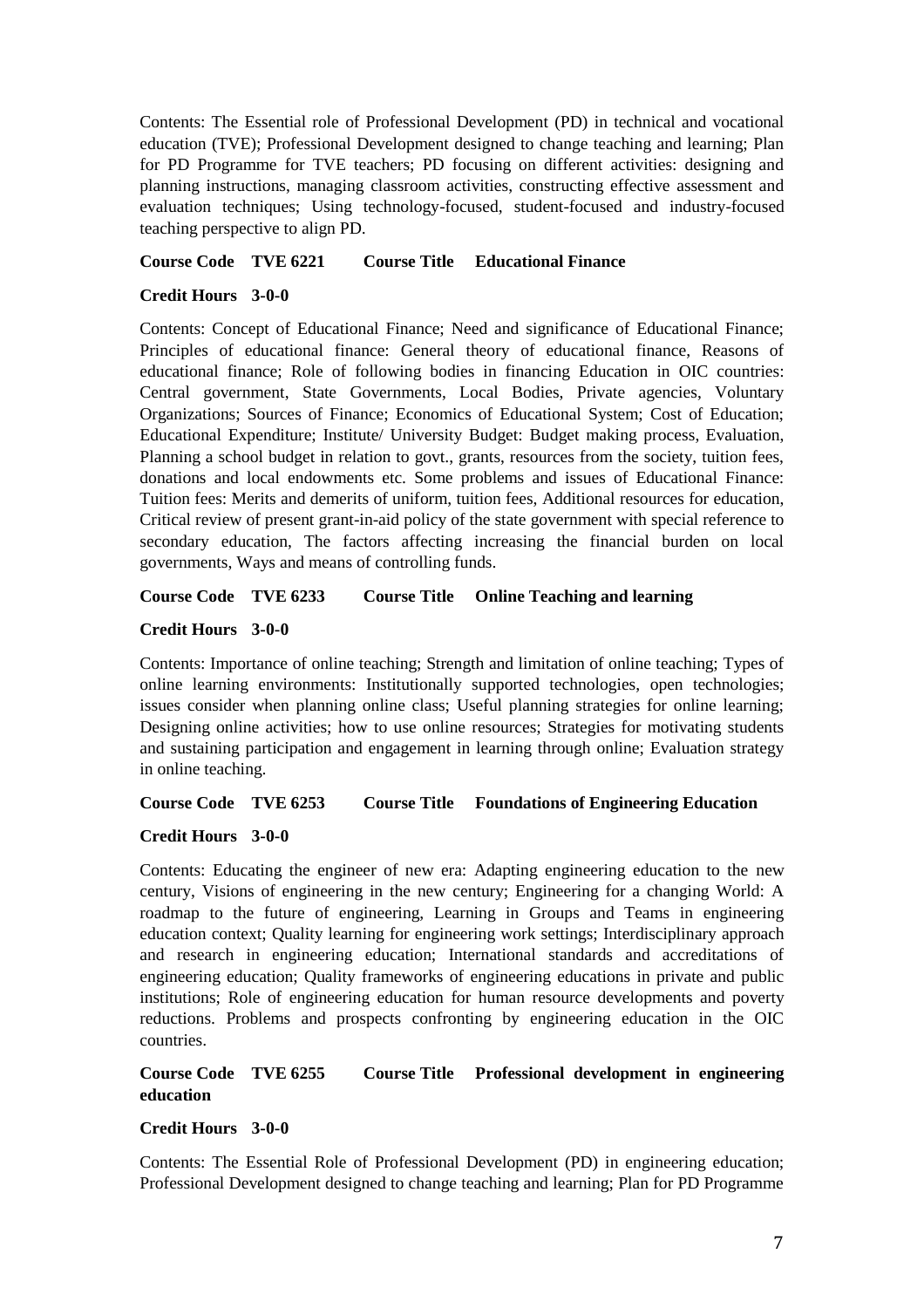in engineering education; PD focusing on different activities: designing and planning instructions, managing classroom activities, constructing effective assessment and evaluation techniques; Using a student-focused learning perspective to align PD; Professional development: current researchers perspectives.

# **Course Code TVE 6271 Course Title Educational Guidance and counselling**

#### **Credit Hours 3-0-0**

Contents: Definition, nature and scope of guidance; principles and basic concepts of guidance; importance of guidance and counselling in vocational and technical institutions; need assessment for guidance; distributive and adjective guidance and their components; relationship of guidance with curricular and extracurricular activities of the school; guidance and counselling tools and techniques tests, interest blanks, cumulative records, inventories, rating scales and case study; guidance Programmeme in school and its organization, management and administration; placement services; guidance personal and their responsibilities.

# **Course Code TVE 6273 Course Title Management and Administration in Technical and Vocational Education**

#### **Credit Hours 3-0-0**

Contents: Meaning and development of management and administration; Unique aspects of educational administration; Organization and management, organizational design in TVE Institutions; Administrative tasks; Work of educational administrators; administrators, administrative process and the educational administrators, characteristics of managerial work; leadership and management, concept of academic leadership in TVE; Team building and motivation; Role of TVE personnel in management and administration; Administrative behavior and educational administration; supervision, management of change; challenge of administration.

# **Course Code TVE 6335 Course Title Emerging Issues in Educational Technology**

#### **Credit Hours 3-0-0**

Contents: Emerging, current and historical issues in educational technology; Choice and challenges of integrating emerging technologies into higher education; Emerging tools for enhancing teaching and learning: how to design, assessing students learning, motivational techniques, key strength and weakness. Learning analytics and strategies for using learning analytics.

# **Course Code TVE 6339 Course Title Administration and Supervision of Technical and Vocational Education**

#### **Credit Hours 3-0-0**

Contents: Meaning and components of administration, general administration vs. educational administration; administrative process; historical development of administration; scientific management, human relations approach, behavioral approach, systems approach; administrative tasks; leadership; leadership theories and styles; motivation and motivational theories; personnel administration; nature and types of supervision of instruction; characteristics of supervision.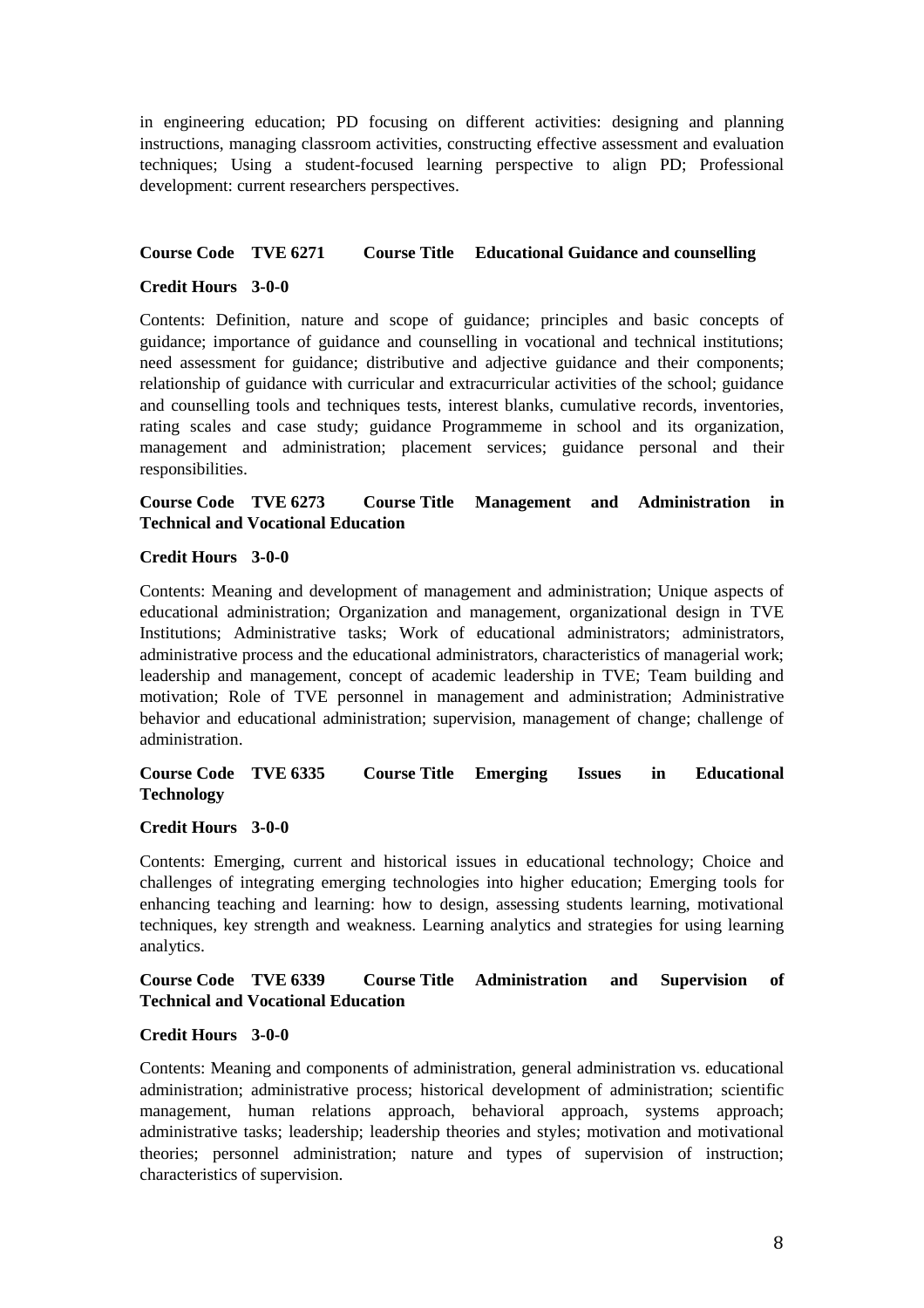#### **Course Code TVE 6353 Course Title Qualitative research and data analysis**

#### **Credit Hours 3-0-0**

Contents: Qualitative research, its relevance, history and theoretical positions, construction and understanding of texts; Research designs: process and theories, research questions, entering the field, sampling strategies. Verbal data: Semi structured interviews, narratives as data, focus group interviews and discussions, an overview of verbal data. Visual data: Observation, ethnography and visual data methods, an overview of visual data. From text to theory: Documentation of data, coding and categorizing, sequential analyses, an overview of text interpretation, grounding qualitative research, writing qualitative research. Recent and further developments: Computer in qualitative research, qualitative and quantitative research, and the quality of qualitative research.

# **Course Code TVE 6355 Course Title Quantitative research and advanced statistics**

#### **Credit Hours 3-0-0**

Contents: Methods of Educational Research, Quantitative research and its focus and importance; Different types of quantitative research: Descriptive, Experimental and Experimental Design and other emerging research in quantitative paradigm; Sampling, testing experimental hypothesis, determination of sample size, Tools of Research, Parametric tests, testing statistical significance; z - test, t - test, Analysis of Variance, Nonparametric tests: Sign test, Man Whitney U test; c2 - test, Median test. Use of statistical techniques in the behavioural science.

#### **Course Code TVE 6357 Course Title: Educational Planning**

#### **Credit Hours 3-0-0**

Contents: Educational planning – definitions and terminology; Different approaches to educational planning; The role of targets in educational planning; Cost analysis in educational planning; The planning process; Constraints on educational planning.

# **Course Code TVE 6371 Course Title Systems Approach in Technical Education**

#### **Credit Hours 3-0-0**

Contents: Definition of a system; the systems approach for assessment and improvement of operations; subsystems; organizations, and interdisciplinary studies; objectives and their choice; operations research in the study of systems; use of computers in systems analysis; decision models, matching problems of systems that include men and computers; quantifiable parameters of group performance, reliability as a parameter; evolutionary design of complex systems; relations between human engineering, operations research and systems engineering; application of the systems approach for assessment, analysis, management and improvement of education systems.

# **Course Code TVE 6375 Course Title Trends and Issues in Technical and Vocational Education**

#### **Credit Hours 3-0-0**

Contents: Concept, nature and scope of technical and vocational education, concepts of trends and issues. Major issues and trends in technical and vocational education; technical and vocational education's International context, cooperation between technical and vocational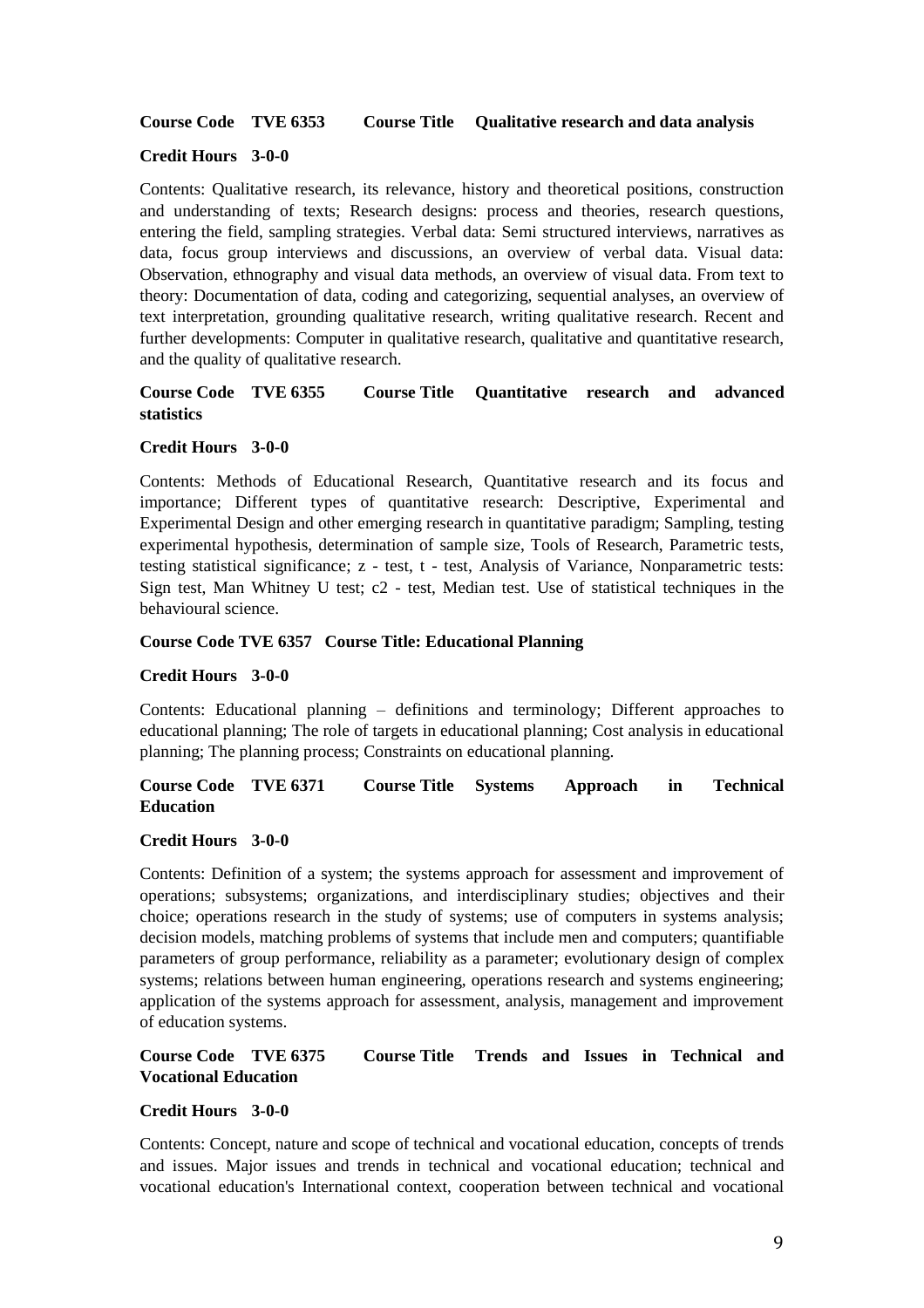education institutions and the world of work, professional preparation of teachers; major trends and issues in curriculum development, significance of vocational education in fostering social, economic, and educational values in a democratic society, current trends in policy planning and management of technical and vocational education and training, financing in TVE. Recent trends in research and development of TVE.

# **Non-credit Subject**

# **Course Code TVE 6127 Course Title Advanced Methods and Techniques of Teaching Lab**

Contents: The Lab practice will be conducted based on the theories of TVE 6125. Therefore, this practice work is linked with the learning objectives of TVE 6125.

# **Course Code TVE 6228 Course Title A practical course on Observation and Practice Teaching**

Contents: Teacher will provide a demonstration on the practical role of a teacher; teaching practice in the micro teaching lab; preparation for teaching a specialized subject. Students will observe engineering classes to get insight about how to deliver effective teaching.

# **Course Code TVE 6232 Course Title Information Technology in Technical Education lab**

Contents: Teacher will show the practical role of a teacher by using technology in the blended and online contexts; showing the possibilities of using different tools in the blended and online contexts.

# **Course Code TVE 6424 Course Title Seminar on Technical and Vocational Education (TVE) for conducting research**

Contents: Research students need to share and exchange their views and ideas in the form of research proposal on TVE in this seminar. Thereafter, they need to present their own research report (draft).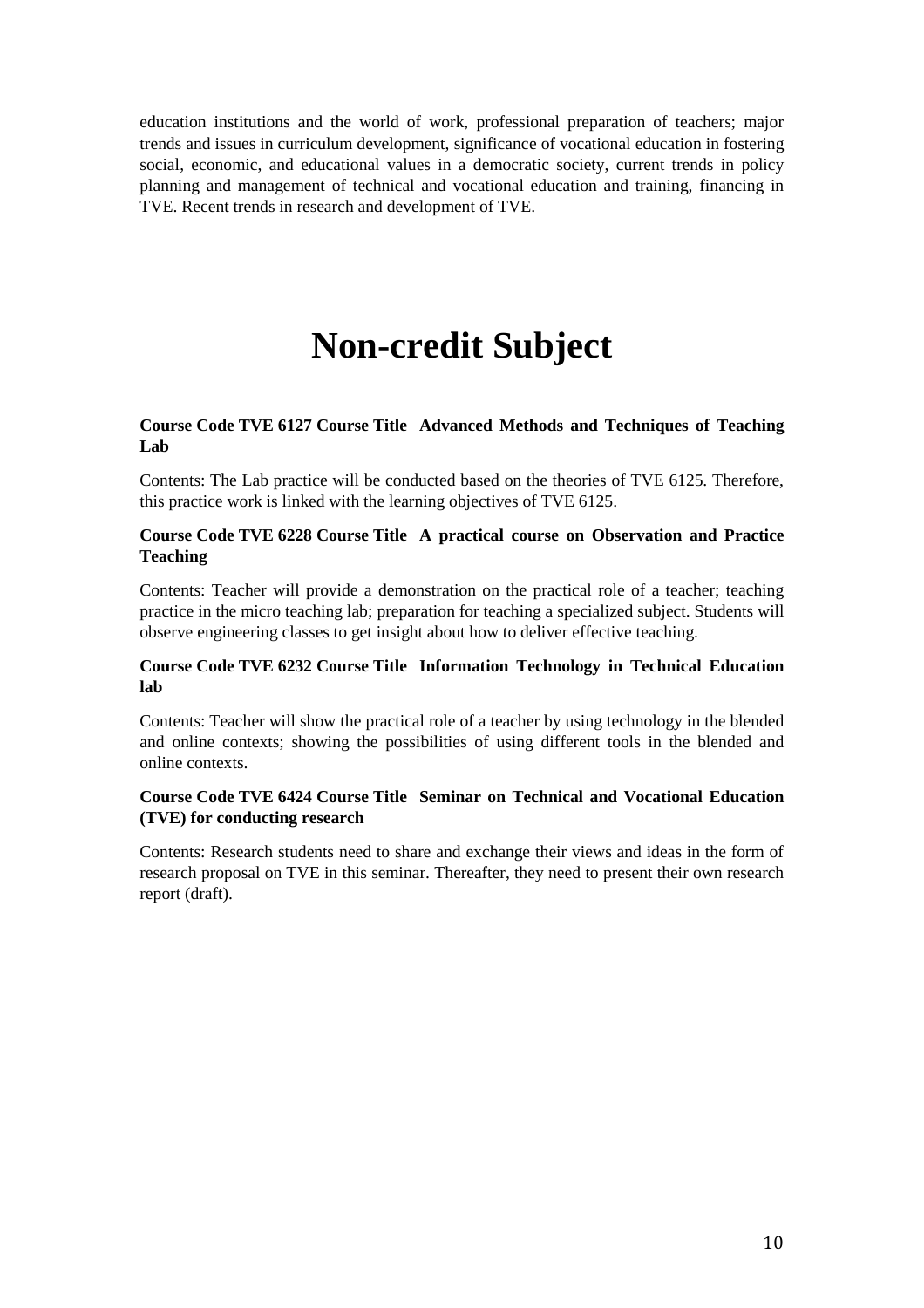# **EEE Courses for M.Sc.T.E. (2-year) Programme**

Specialization: Electrical and Electronic Engineering

# **1 st Semester (Any two courses as offered by the EEE Department. Some of the lists are as follows. Priority will get from following lists:)**

| <b>Course</b><br>No. | <b>Course Title</b>                           | <b>Contract</b><br><b>Hours</b> | Credit<br><b>Hours</b> |
|----------------------|-----------------------------------------------|---------------------------------|------------------------|
| <b>EEE 6191</b>      | Analysis and Synthesis of Circuits            | 3.00                            | 3.00                   |
| EEE 6193             | Electric and Magnetic Properties of Materials | 3.00                            | 3.00                   |
| EEE 6195             | <b>Modern Control Theory</b>                  | 3.00                            | 3.00                   |
| <b>EEE 6197</b>      | <b>Applied EM Theory</b>                      | 3.00                            | 3.00                   |
| <b>EEE 6199</b>      | <b>Solid State Devices</b>                    | 3.00                            | 3.00                   |

# **2 nd Semester (Any two courses as offered by the department)**

| Course<br>No.   | Course Title                    | Contract<br>Hours | Credit<br>Hours |
|-----------------|---------------------------------|-------------------|-----------------|
| <b>EEE 6291</b> | <b>High Voltage Engineering</b> | 3.00              | 3.00            |
| EEE 6293        | <b>Power System Stability</b>   | 3.00              | 3.00            |
| <b>EEE 6295</b> | <b>Advanced Electronics</b>     | 3.00              | 3.00            |
| <b>EEE 6297</b> | Microwave Engineering           | 3.00              | 3.00            |
| <b>EEE 6299</b> | Microwave Theory and Tech.      | 3.00              | 3.00            |

# **3rd Semester (Any one courses as offered by the department)**

| Course<br>No.   | Course Title                               | Contract<br>Hours | Credit<br>Hours |
|-----------------|--------------------------------------------|-------------------|-----------------|
| <b>EEE 6391</b> | <b>Engineering Analysis</b>                | 3.00              | 3.00            |
| EEE 6393        | <b>Energy Conversion</b>                   | 3.00              | 3.00            |
| <b>EEE 6395</b> | <b>Advanced Machine Design</b>             | 3.00              | 3.00            |
| <b>EEE 6397</b> | <b>Statistical Theory of Communication</b> | 3.00              | 3.00            |
| <b>EEE 6399</b> | <b>Telephone Traffic Theory</b>            | 3.00              | 3.00            |

# **4 th Semester (Any one course as offered by the department)**

| Course          | Course Title                                  | Contract | Credit |
|-----------------|-----------------------------------------------|----------|--------|
| No.             |                                               | Hours    | Hours  |
| <b>EEE 6491</b> | Generalised Machine Theory                    | 3.00     | 3.00   |
| <b>EEE 6493</b> | <b>Optimization of Power System Operation</b> | 3.00     | 3.00   |
| <b>EEE 6495</b> | Computer Aided Power System Design            | 3.00     | 3.00   |
| <b>EEE 6497</b> | <b>Transients in Power Systems</b>            | 3.00     | 3.00   |
| <b>EEE 6499</b> | Laser Theory and Optical Communication        | 3.00     | 3.00   |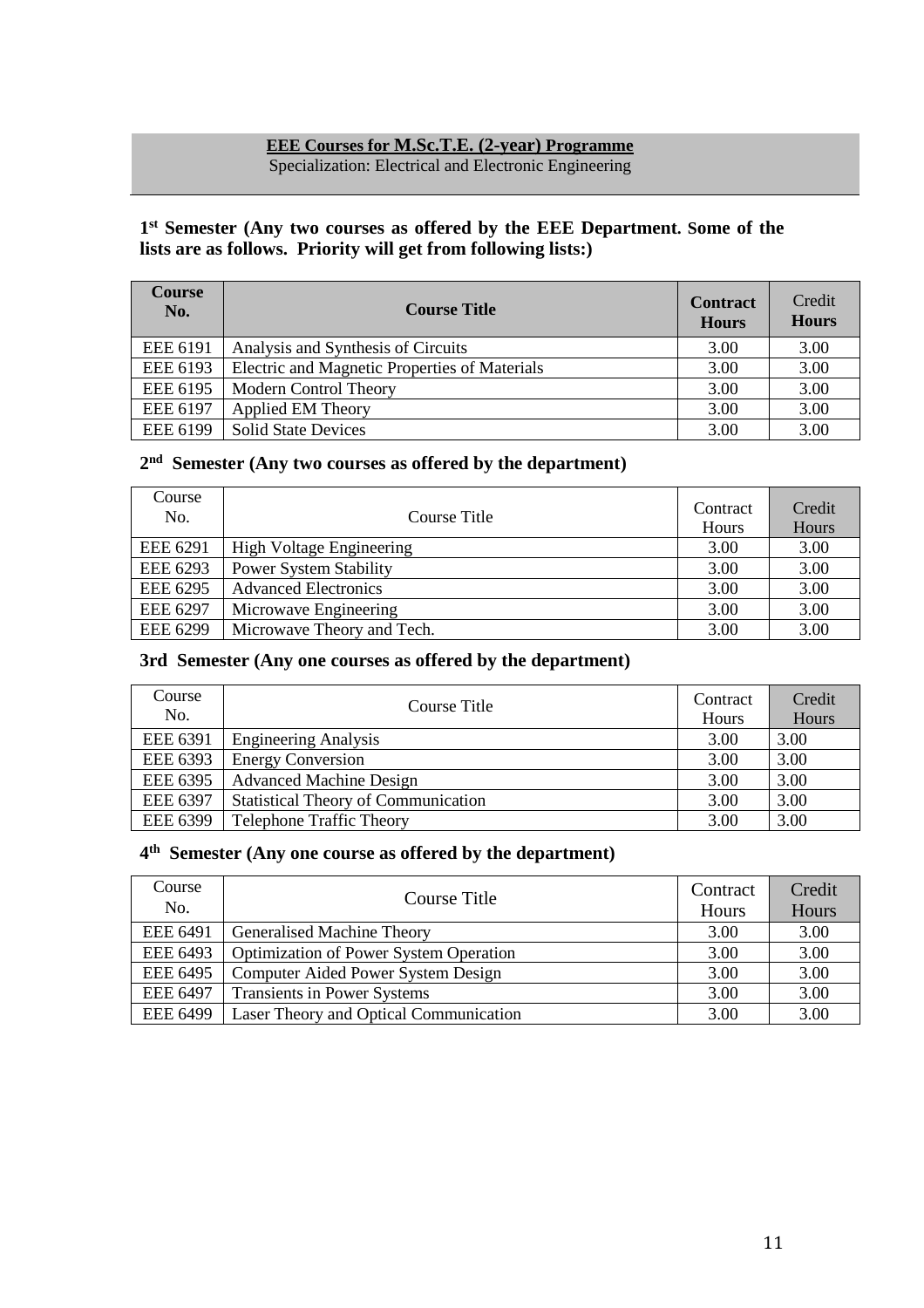# **1 st Semester (Compulsory, Non-credit)**

| Course<br>No. | Course Title                              | Contract<br>Hours |
|---------------|-------------------------------------------|-------------------|
| EEE 6190      | Special Studies <sup>1</sup> (Non-credit) | )-0-4             |

# **2 nd Semester (Compulsory, Non-credit)**

| Course<br>No. | Course Title                 | Contract<br>Hours |
|---------------|------------------------------|-------------------|
| EEE 6290      | Special Studies (Non-credit) | $0 - 0 - 4$       |

 $\overline{a}$ 

<sup>&</sup>lt;sup>1</sup> It is a practice-oriented course which students will achieve grade either S: 'Satisfactory, U: 'Unsatisfactory' or I: 'Incomplete' and it will be located in their final transcript. Respective teachers will assess this course and therefore teachers will be loaded contact hours as per rule.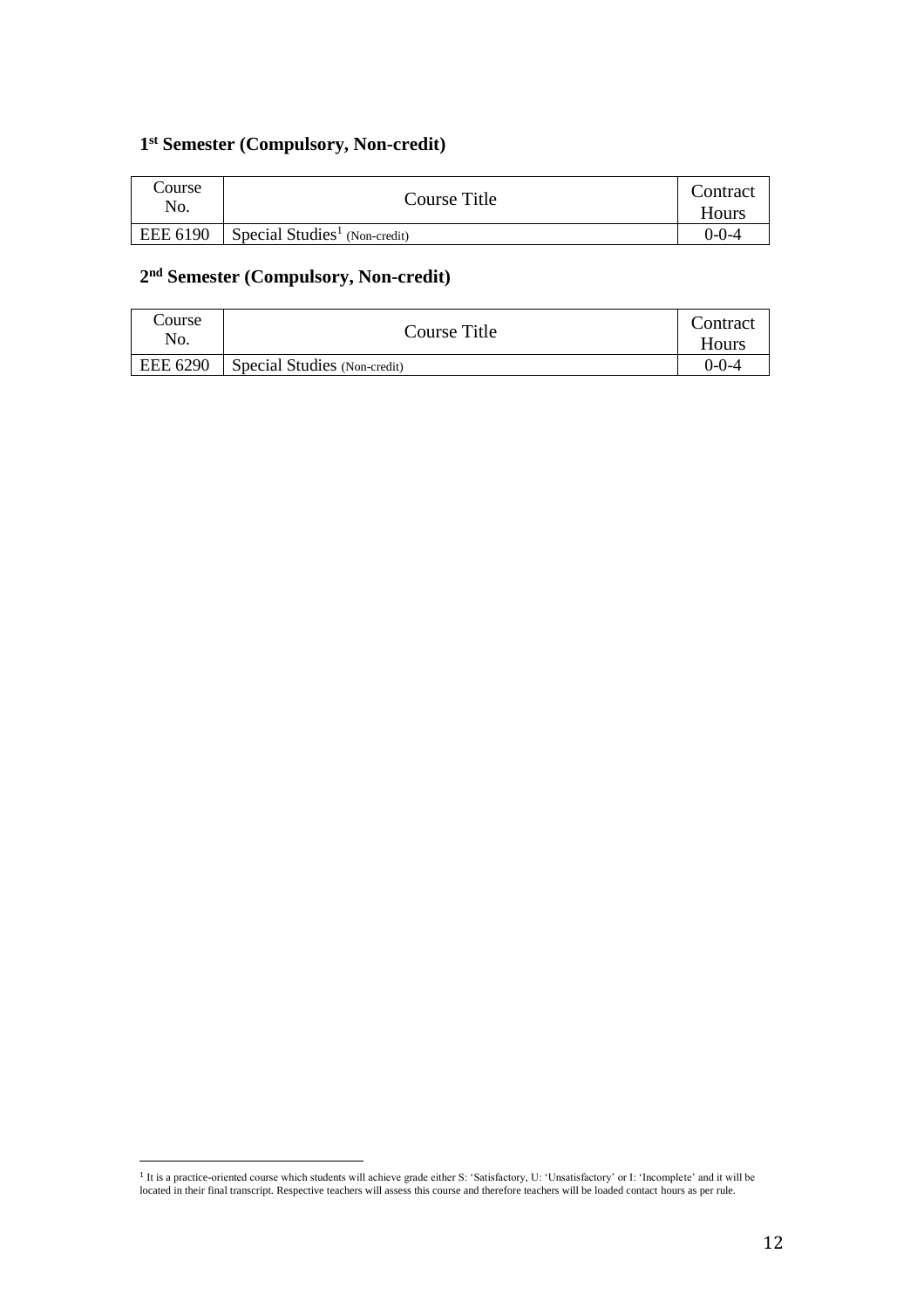# **EEE Courses for M. Sc. T.E. (2-year) Programme Specialization: Electrical and Electronic Engineering**

# **Course Code EEE 6191 Course Title Analysis and Synthesis of Circuits**

# **Credit Hours 3-0-0**

Introductory network concepts. Definitions and symbols. Sign convention. Terminals and ports. Network functions. Complex frequency, driving point and transfer functions. Representation by poles and zeros. Properties of network function. Properties of Immittance function; Positive real function. Hurwitz Polynomials, Natural frequencies of network; Parts of a network function. (Magnitude and phase plots, Bode and Nyquist diagrams). Minimum phase transfer function. Calculation of a network function from prescribed real part. Imaginary part. Magnitude or phases. Synthesis of two element; Kind-one port LC, RC and RL one port network.

Two port networks. Classification and characterization of two ports. Two port parameters and natural frequencies. Interconnections of two ports. Common two port configuration. Scattering parameters. One end parameters; Iterative and Image Parameters. Filters; Type of filters. Frequency and impedance scaling. Image parameter. Filters; Design frequency transformation. Butterworth and Schebychev response. Insertion loss. Methods of net-work analysis. Block diagrams. Signals flow graphs, State variable techniques. Lattice networks. Bartletts bisection theorem. Synthesis of Lattice network. Unbalancing of Lattice networks transmission characteristic. Signal distortions. Relationship between bandwidth and rise time, and between delay time and net-functions.

# **Course Code EEE 6193 Course Title Electric and Magnetic Properties of Materials**

#### **Course Hours 3-0-0**

Contents: Atoms and aggregates of atoms; Crystals, waves in crystals; Schro-dinger wave equation, Quantum statics; Conductivity theory; Collision theory and conductivity of metals; Conductors; Carrier transport theory, P.N. Junction photo cells; Solar cells; Tunneling principles, Dielectric; polar and non-polar dielectrics; Langevin function, Clausius- Mossotti Equation, Ferro-electricity.

Magnetic properties of materials; Magnetic moment; Domain wall motion and coercive force in crystals; Polycrystalline and permanent magnetic materials; Magnetic resonance; Testing of magnetic materials; Super conductivity. Quantum electronics.

# **Course Code EEE 6195 Course Title Modern Control Theory**

#### **Credit Hours 3-0-0**

Contents: General Introduction; State space concept: System design by State – Transition method concept of controllability and observability. Optimal control- variational calculus method; Principle of maximum and dynamic Programmeming. Stochastic and adaptive control processor, On line computer control.

Vector norms; induced operator norms; Lp stability; the small grain theorem; performance/robustness trade-offs; L1 and Hoo optimal P control as operator norm minimization; H2 optimal control.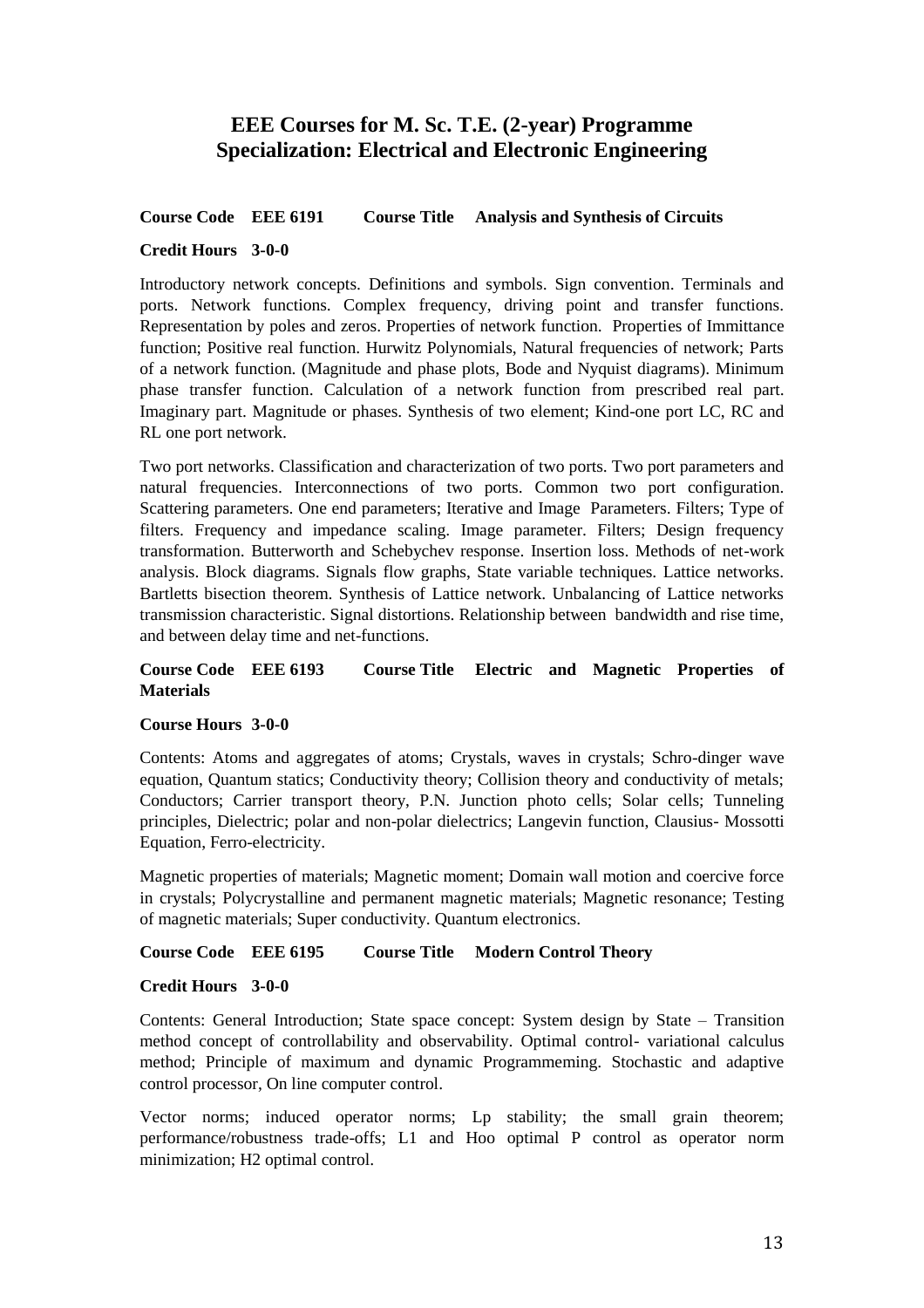#### **Course Code EEE 6197 Course Title Applied EM Theory**

#### **Credit Hours 3-0-0**

Contents: Generalized approached to field theory: Introduction to reaction concept; Wave propagation through isotropic, anisotropic and gyrotropic media. Scattering of EM waves.

Antenna theory; application of Maxwell's equations to determine electromagnetic fields of antennas; radiation, directional arrays, impedance characteristics, aperture antennas; application of reaction concept and variational principles in antennas and propagation. Advance topics in EM Theory.

**Course Code EEE 6199 Course Title Solid State Devices** 

#### **Credit Hours 3-0-0**

Solid State Diodes and Triodes: Visible and infrared LED, principle, material, construction. Photodetectors: photoconductor, junction photodiode, p-I-n photodiode, avalanche photodiode.

Solid state microwave devices, integrated electronic circuits: MOS transistor characteristics, NMOS and CMOS inverters.

#### **Course Code EEE 6291 Course Title High Voltage Engineering**

#### **Credit Hours 3-0-0**

Contents: High voltage supplies: A.C.: Cascaded Transformers. Tesla Coils; D.C: Valve Rectifier Circuit, Cascaded Rectifiers. Electrostatic Generators:

Van-de-Graaff generators. Corona; Power loss calculations. Breakdown of solid, liquid and gaseous dielectrics. Insulation tests. Standard specification.

Impulse generators. Impulse wave shapes. Mathematical analysis and design consideration of impulse generators. Triggering of Impulse generators; Measurement of high voltages. Transmission Line design based on direct strokes, Insulation Coordination. Lightning arresters and protector tubes.

#### **Course Code EEE 6293 Course Title Power System Stability**

#### **Credit Hours 3-0-0**

Contents: The stability problem of power system. Distinction between steady state and transient stability. The Swing equation and its solution. Solution of networks for stability studies. Transient stability limits criteria. Two machine and multimachine problems. Stability under different types of faults. Typical stability studies and methods of improving stability. The influence of swinging and out-of step operation upon protective relays. Rapid reclosing for improving stability.

**Course Code EEE 6295 Course Title Advanced Electronics** 

#### **Credit Hours 3-0-0**

Designing Linear and nonlinear electronic circuits with operational amplifiers, Survey of available op-amps, Amplifications and limitations. Applications in Communication and instrumentation. Application of digital IC's in Communication circuits. Survey of logic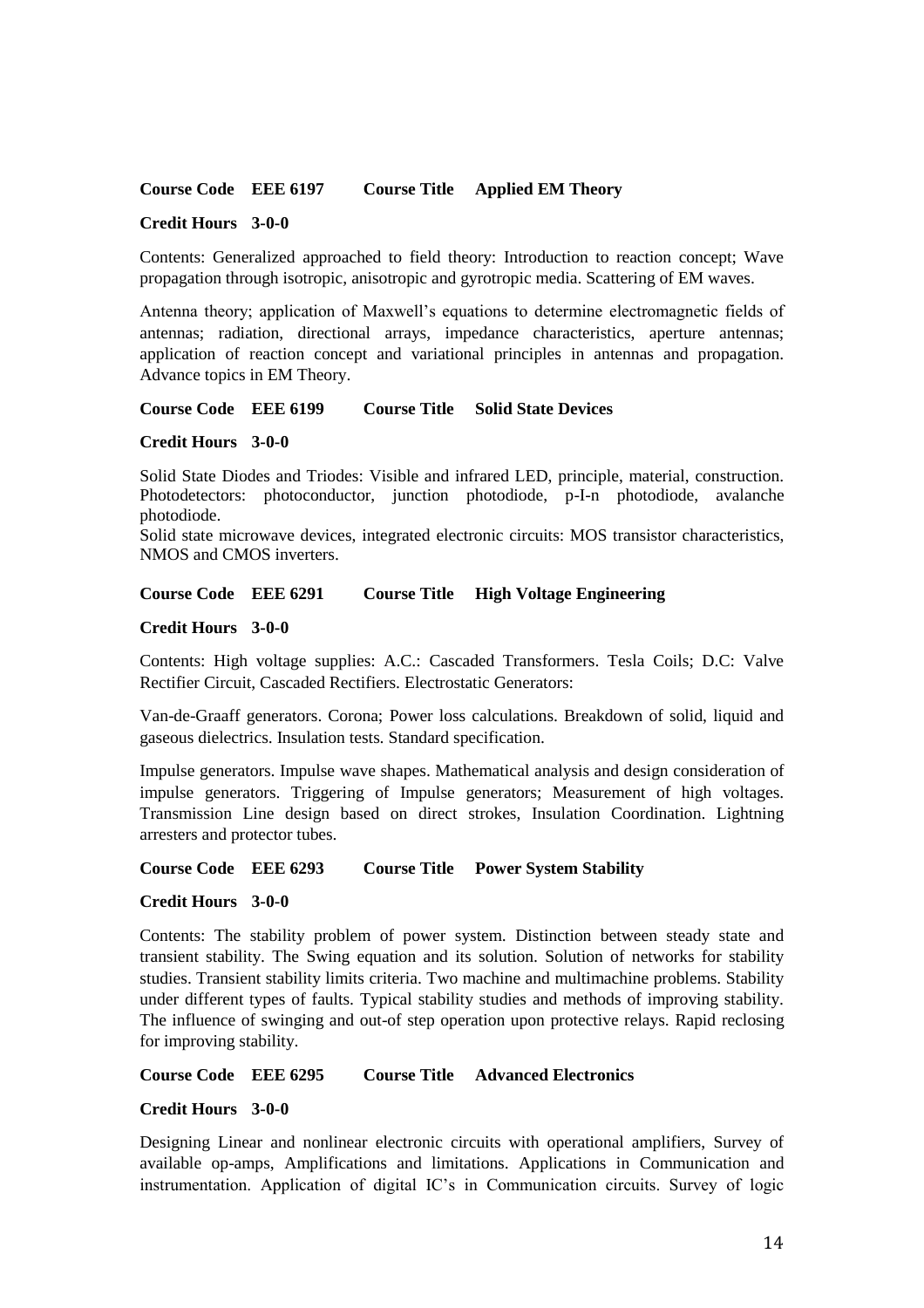families (TTL, ECL, CMOS, etc.) and their suitability for different applications. Design of Active filters, digital filters.

**Course Code EEE 6297 Course Title Microwave Engineering**

#### **Credit Hours 3-0-0**

Contents: H.F. Transmission lines; Smith chart: Impedance matching and applications. E.M. Wave propagation. Reflection and refraction. Wave guides: Parallel plane, rectangular, coaxial wave guides.

Transit time effects; Velocity modulation; Space charge wave; Microwave tubes; Klystron, Magnetron, Travelling Wave Tube Amplifier. Wave guide components. Cavity resonators. Antennas and radiation. Hertzian dipole. Long antenna analysis Radiation patterns, Rhombic and slot antenna. Antenna arrays. Introduction to antenna array design.

# **Course Code EEE 6299 Course Title Microwave Theory and Tech.**

#### **Credit Hours 3-0-0**

Contents: Microwave oscillators and amplifiers: Principles of generation of millimeter and sub-millimeter waves; Detailed analysis of Klystrons, Magnetrons and TWT amplifiers and backward wave oscillators. Harmonic generators, Guun-effect devices. Microwave Circuits: Microwave network analysis and synthesis. Matrix representation and scattering matrix. Analysis of waveguide discontinuation obstacles, junctions and cavities and strip lines. Methods of microwave precision measurements.

#### **Course Code EEE 6391 Course Title Engineering Analysis**

#### **Credit Hours 3-0-0**

Contents: Professional methods of dealing with problems in Electrical and Electronic Engineering. Mathematical and Physical principles applied to problems of diverse topics. Linear spaces, N-dimensional and infinite dimensional vector spaces. Spectral Theory of Linear operators and their applications, Grem's function and function concept and solution of engineering problems, variational methods. Simulation and optimization techniques. Statistical methods with application in electrical and electronic engineering.

#### **Course Code EEE 6393 Course Title Energy Conversion**

#### **Credit Hours 3-0-0**

Contents: Energy Conversion Processes: General introduction, energy sources, renewal and non-renewal energy sources, principle of conservation of energy, energy balance equations; Total energy concept. Direct Electrical Energy Conversion: Introduction; Magnetohydrodynamic (MHD); Fuel Cell; Thermo-electric, Ferro-electric electrostatic and Piezoelectric energy conversions; characteristics including efficiency, power densities, terminal properties and limitations.

Solar energy, Bulk power generation ; Photo – electric and photo – voltaic, Solar Cell, Construction, characteristics including efficiency, applications and limitations. Electromechanical energy conversion: General introduction of Electrical to Mechanical, Mechanical to Electrical, Electrical and Electrical convention ; Bulk energy conversion devices; General formulations of equations; Coordinate transformation and terminal characteristics.

**Course Code EEE 6395 Course Title Advanced Machine Design**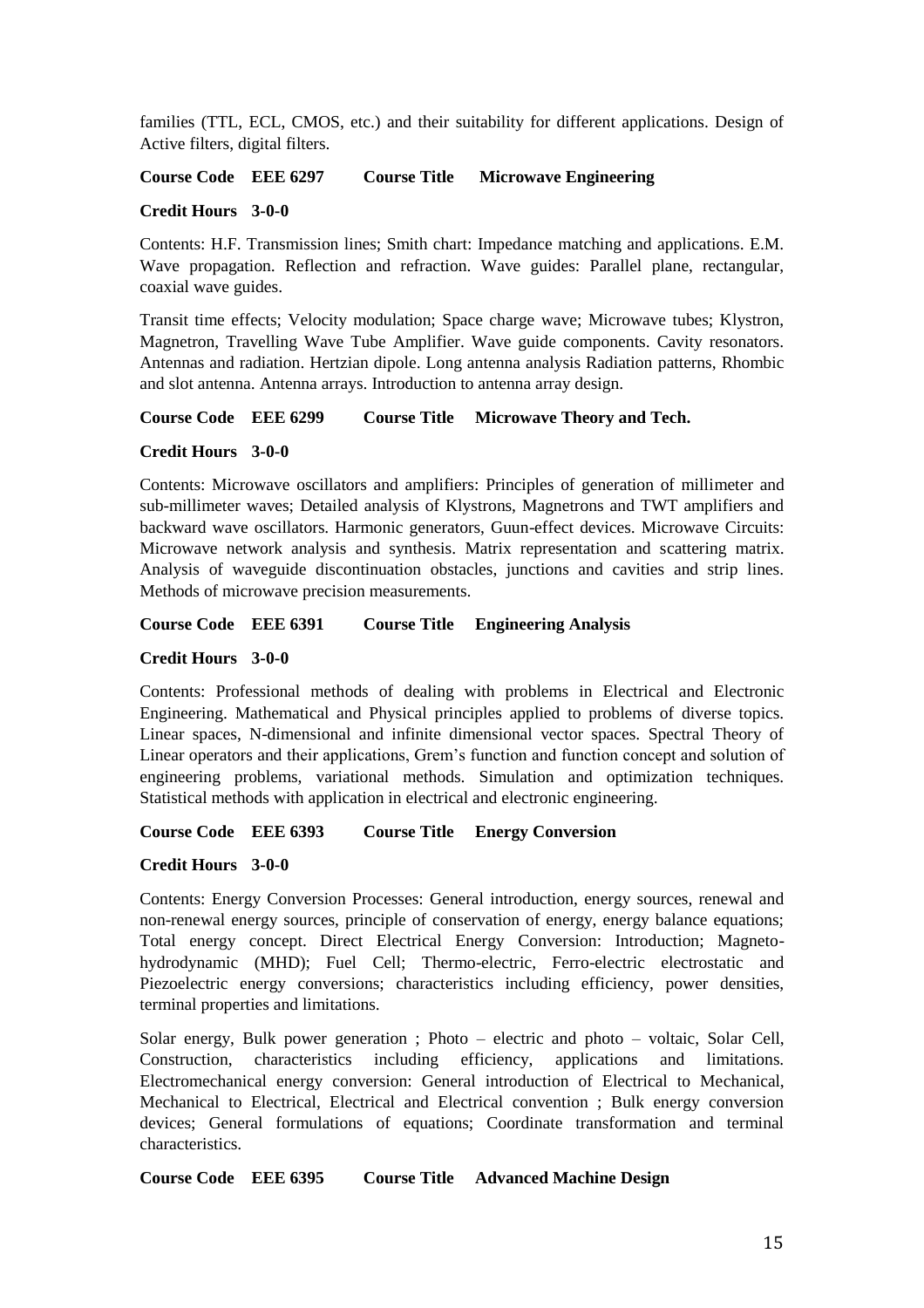#### **Credit Hours 3-0-0**

Contents: General Treatment of Electrical Machine Design. Review of standard procedures in design of D.C. Machines, A.C. Machines, transformers and special machines, Optimization and synthesis of design procedures. Application of material balance and critical path principles in electrical design. Design economics and safety factors. Applications of computers in modern designs including the operation of the machine in non-linear ranges; Magnetic flux-plots and heat transfer process, etc. Mechanical Design of Electrical Machinery and relation between Mechanical and Electric Machine Design.

**Course Code EEE 6397 Course Title Statistical Theory of Communication** 

#### **Credit Hours 3-0-0**

Contents: Periodic and random signals. Stationary random processes.

Elements of probability theory. Statistical Characteristics of messages and noise, Autocorrelation: Cross-correlation and spectral analysis. Determination of correlation functions and separation of signals from noise.

Application of correlation techniques. Optimum filter, prodictor, etc. Synthesis of optimum linear systems.

**Course Code EEE 6399 Course Title Telephone Traffic Theory** 

#### **Credit Hours 3-0-0**

Contents: Introduction, Electronic switching: Basic switching system, Evolution of modern switching systems. Types of switching systems; Stored Programme control (SPC), centralized SPC and distributed SPC. Basic time division switching, time slot inter change, time multiplexed time switch.

Nature of telecommunication traffic; Full availability; Limited availability and link system; Lost call cleared theory; Lost call held theory; Non-blocking networks; Characteristics of telecommunication network planning; Traffic measurement, Traffic prediction; Traffic simulation.

**Course Code EEE 6491 Course Title Generalised Machine Theory**

#### **Credit Hours 3-0-0**

Contents: Introduction to generalized machine theory. Kron's Primitive machine; Moving to fixed-axis transformation; Parke's transformation; Three-phase to d-q transformation; Variable co-efficient transformation, other transformation; Matrix and tensor analysis of machine, Three-phase synchronous and induction machine; Two-phase servo motors; Singlephase induction motor. Smooth-motor two phase double excited machine; Smooth-air gap two-phase synchronous machine. Two-phase induction machine. The n-m winding symmetrical machine; diagonalisation by a change of variable; Symmetrical three phase machine and special limiting cases.

**Course Code EEE 6493 Course Title Optimization of Power System Operation** 

#### **Credit Hours 3-0-0**

Contents: General principles of optimization, its application to power system planning, design and operation. Probability analysis for bulk power security and outage data. Economic operation of power system-economic operation of thermal plants, combined thermal and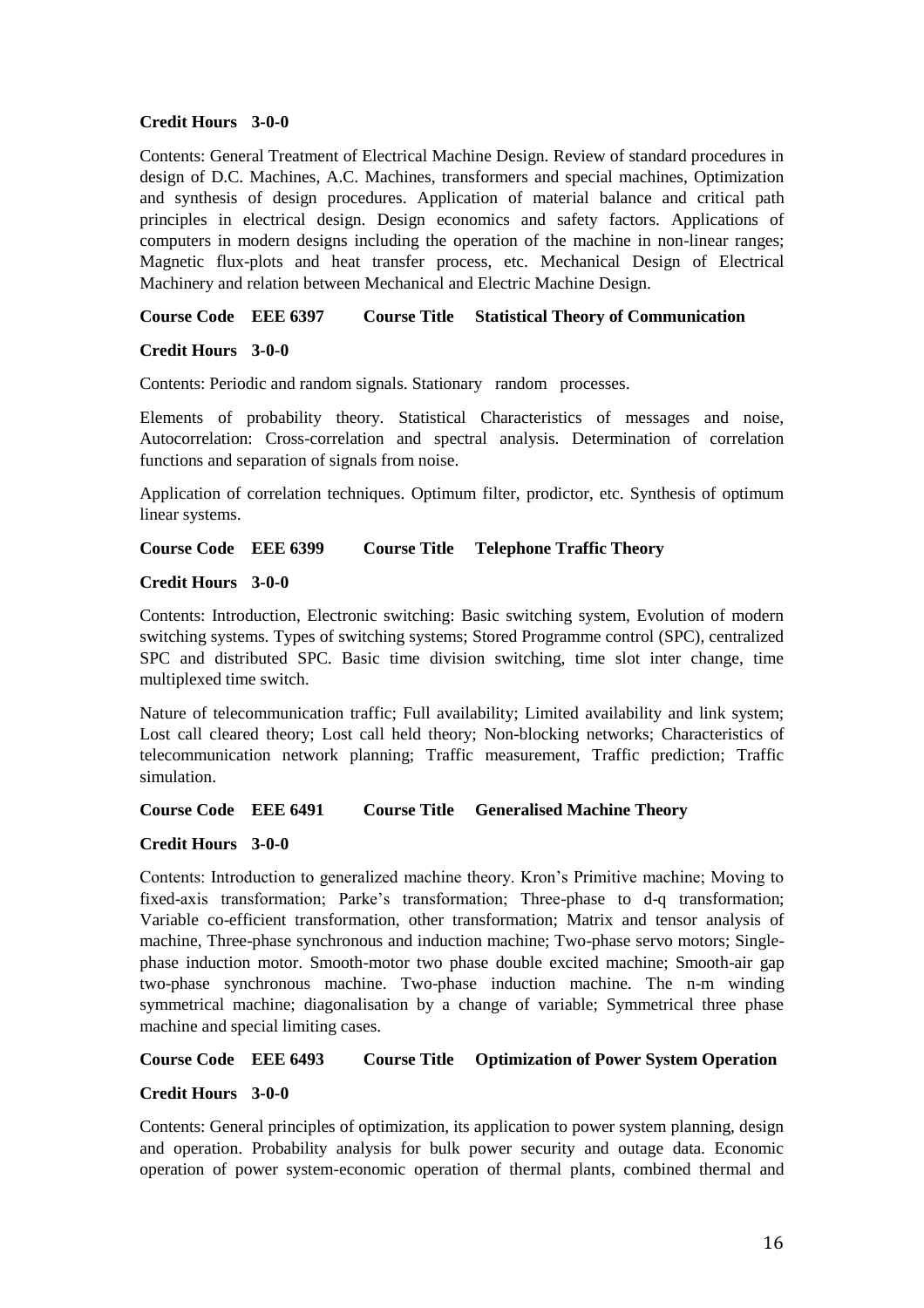hydro-electric plants. Theory of economic operation of inter connected areas. Development and application of transmission loss formulae for economic operation of power systems. Methods of optimum scheduling and dispatch of generation.

# **Course Code EEE 6495 Course Title Computer Aided Power System Design**

#### **Credit Hours 3-0-0**

Contents: General review of network and matrix theories. Algorithms for formation of network matrices. Three- phase networks flux-linkage calculations, line parameter calculations, short-circuit calculations, load flow studies, system stability studies, prediction of reliability, over voltages and relay coordinations.

# **Course Code EEE 6497 Course Title Transients in Power Systems**

# **Credit Hours 3-0-0**

Contents: Transients in simple electric and magnetically linked circuits; Fundamentals. Impacts of Switching on rotating machinery. Parallel operation of interconnected networks; Distribution of Power impacts. Interaction of Governor's in power systems. Overvoltage during power system faults. Systems voltage recovery characteristic. Effect of arc restriking on recovery voltage. Switching surges and overvoltage arrester requirements. Over voltages caused by sudden loss of load and by open conductor.

# **Course Code EEE 6499 Course Title Laser Theory and Optical Communication**

# **Credit Hours 3-0-0**

Contents: Quantum Electronics applied to electronic energy level transitions. Classical radiation and absorption by electronics. Narrow band spectra of solids; III-V compound material technology. Spontaneous and stimulated emission in lasers; optical wave guiding equation solutions, quantum noise and spectral linewidth properties of lasers; Principles of Gaseous and solid state Laser devices. Laser rate equations. Principle and structure of photodiodes, Theory of Fiber optics. Fiber types and characteristics. Light sources: light emitting diode and laser diode. Detectors: PIN and avalanche photodetectors. Receiver analysis: direct detection and coherent detection, noises and limitations. Transmission limitations: chromatic dispersion, nonlinear refraction, scattering, four wave mixing, laser phase noises. Optical amplifier: laser and fiber amplifiers. Multichannel optical system: frequency division and wavelength division multiplexed systems.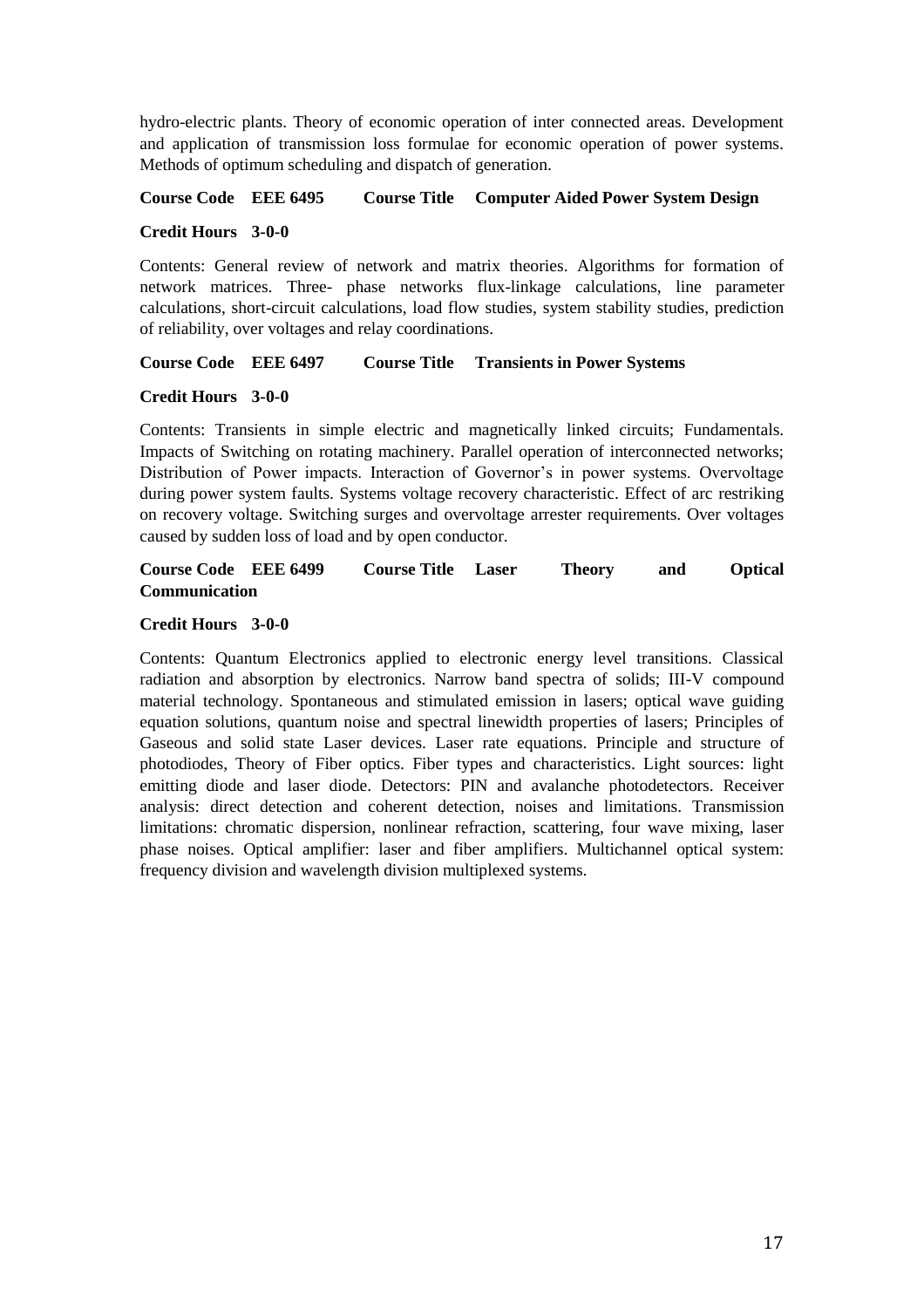# **Non-credit Subject**

# **Course Code EEE 6190 Course Title Special Studies**

Contents: The students are required to undertake a mini project in the field of electrical and electronic engineering in their respective specialization. The objective is to provide an opportunity to the students to develop initiative, creative ability, confidence and engineering judgement. The results of the work should be submitted in the form of a report which should include approximate drawings, charts, tables, references etc.

# **Course Code EEE6290 Course Title Special Studies**

Contents: The students are required to undertake a mini project in the field of electrical and electronic engineering in their respective specialization. The objective is to provide an opportunity to the students to develop initiative, creative ability, confidence and engineering judgement. The results of the work should be submitted in the form of a report which should include approximate drawings, charts, tables, references etc.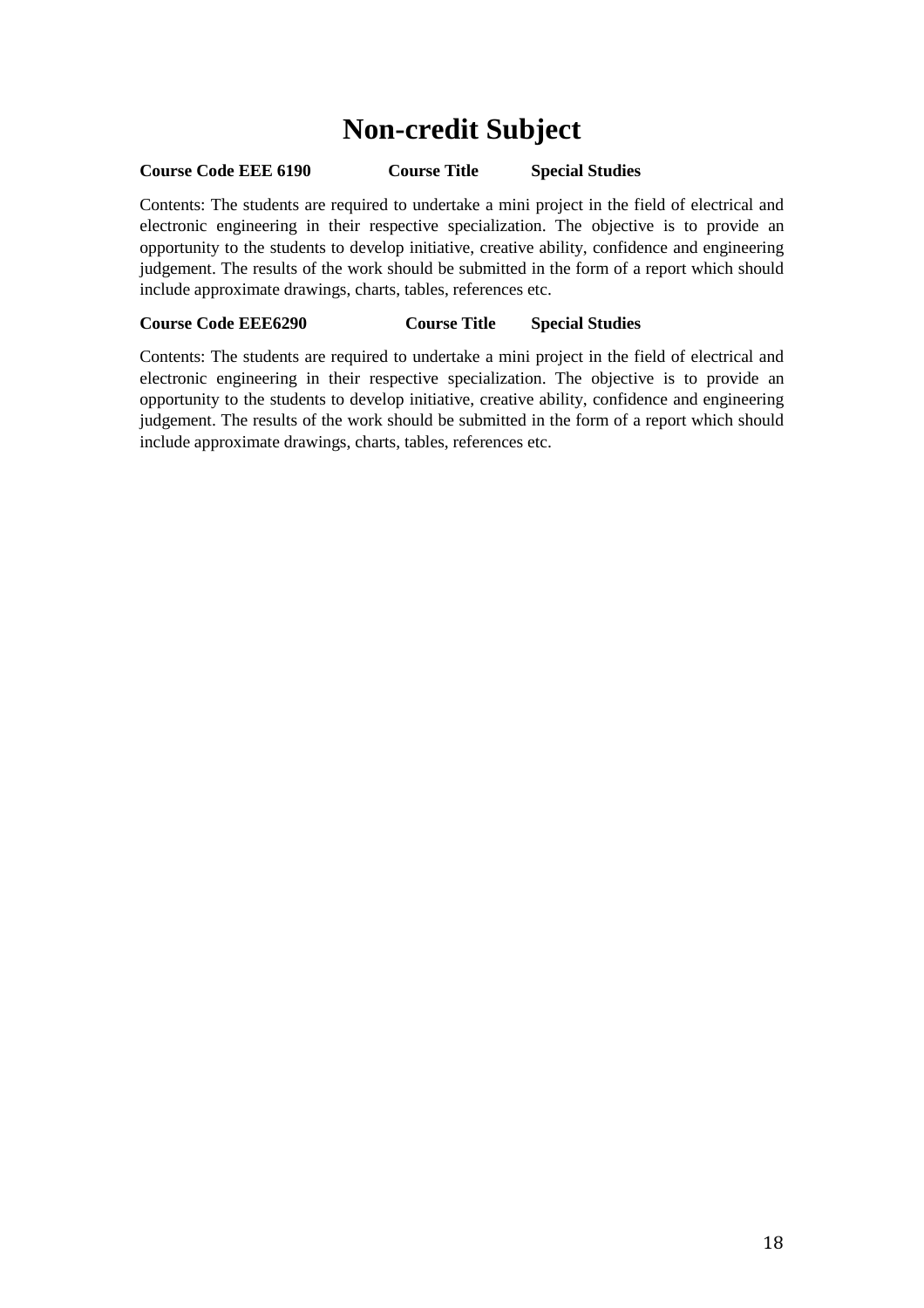# **MCE Courses for M. Sc. T.E. (2-year) Programme** Specialization: Mechanical Engineering

# **1 st Semester (Any two courses as offered by the MCE Department Some of the lists are as follows. Priority will get from following lists:)**

| <b>Course No.</b> | <b>Course Title</b>                           | <b>Contract</b><br><b>Hours</b> | Credit<br><b>Hours</b> |
|-------------------|-----------------------------------------------|---------------------------------|------------------------|
| <b>MCE 6191</b>   | Mechanical Behaviour of Engineering Materials | 3.00                            | 3.00                   |
| <b>MCE 6193</b>   | <b>Intermediate Fluid Mechanics</b>           | 3.00                            | 3.00                   |
| <b>MCE 6195</b>   | <b>Advanced Production Processes</b>          | 3.00                            | 3.00                   |
| <b>MCE 6197</b>   | <b>Advanced Machine Tools</b>                 | 3.00                            | 3.00                   |
| <b>MCE 6199</b>   | Corrosion Engineering                         | 3.00                            | 3.00                   |

# **2nd Semester (Any two courses as offered by the department)**

| Course No.      | Course Title                        | Contract<br><b>Hours</b> | Credit<br>Hours |
|-----------------|-------------------------------------|--------------------------|-----------------|
| <b>MCE 6291</b> | Thermal Environmental Engineering   | 3.00                     | 3.00            |
| MCE 6293        | Heat Transfer Equipment design      | 3.00                     | 3.00            |
| <b>MCE 6295</b> | <b>Plastics Process Engineering</b> | 3.00                     | 3.00            |
| <b>MCE 6297</b> | Designing for Production            | 3.00                     | 3.00            |

# **3 rd Semester (Any one course as offered by the department)**

| Course No.      | Course Title                  | Contract<br>Hours | Credit<br>Hours |
|-----------------|-------------------------------|-------------------|-----------------|
| MCE 6393        | <b>Advanced Heat Transfer</b> | 3.00              | 3.00            |
| <b>MCE 6395</b> | <b>Quality Assurance</b>      | 3.00              | 3.00            |
| <b>MCE 6397</b> | <b>Operations Research</b>    | 3.00              | 3.00            |
| <b>MCE 6399</b> | Mass Transfer                 | 3.00              | 3.00            |

# **4 th Semester (Any one course as offered by the department)**

| Course No.      | Course Title                 | Contract<br><b>Hours</b> | Credit<br>Hours |
|-----------------|------------------------------|--------------------------|-----------------|
| <b>MCE 6491</b> | <b>Applied Elasticity</b>    | 3.00                     | 3.00            |
| <b>MCE 6493</b> | Classical Thermodynamics     | 3.00                     | 3.00            |
| <b>MCE 6495</b> | <b>Production Management</b> | 3.00                     | 3.00            |
| <b>MCE 6497</b> | <b>Engineering Economics</b> | 3.00                     | 3.00            |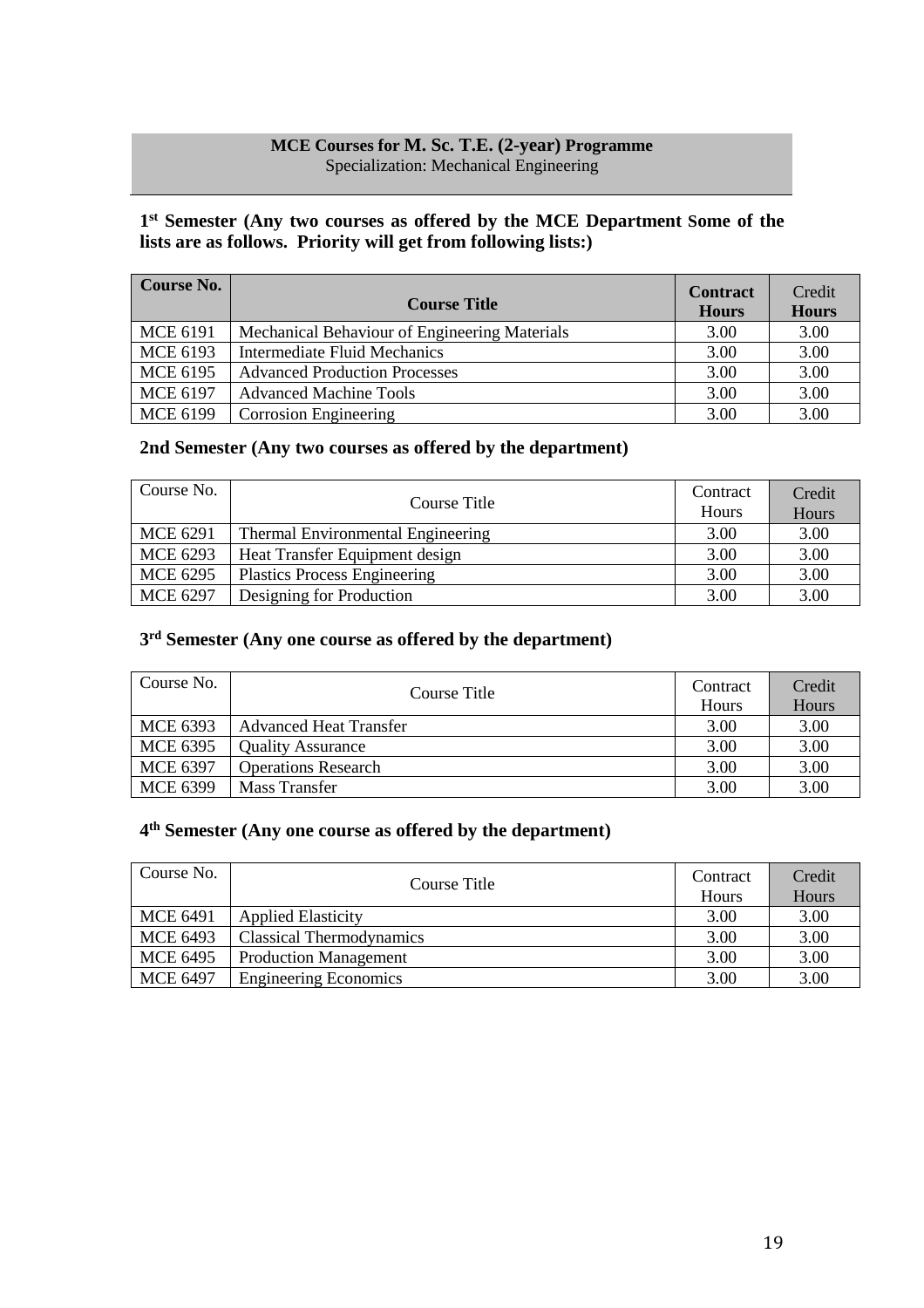# **1 st Semester (Compulsory, Non-credit)**

| Course No. | Course Title                              | Contract<br>Hours |
|------------|-------------------------------------------|-------------------|
| MCE 6190   | Special Studies <sup>2</sup> (Non-credit) | ')-4              |

# **2 nd Semester (Compulsory, Non-credit)**

| Course No. | Course Title                            | Contract<br>Hours |
|------------|-----------------------------------------|-------------------|
|            | $MCE 6290$ Special Studies (Non-credit) | $($ )-4           |

 2 It is a practice-oriented course which students will achieve grade either S: 'Satisfactory, U: 'Unsatisfactory' or I: 'Incomplete' and it will be located in their final transcript. Respective teachers will assess this course and therefore teachers will be loaded contact hours as per rule.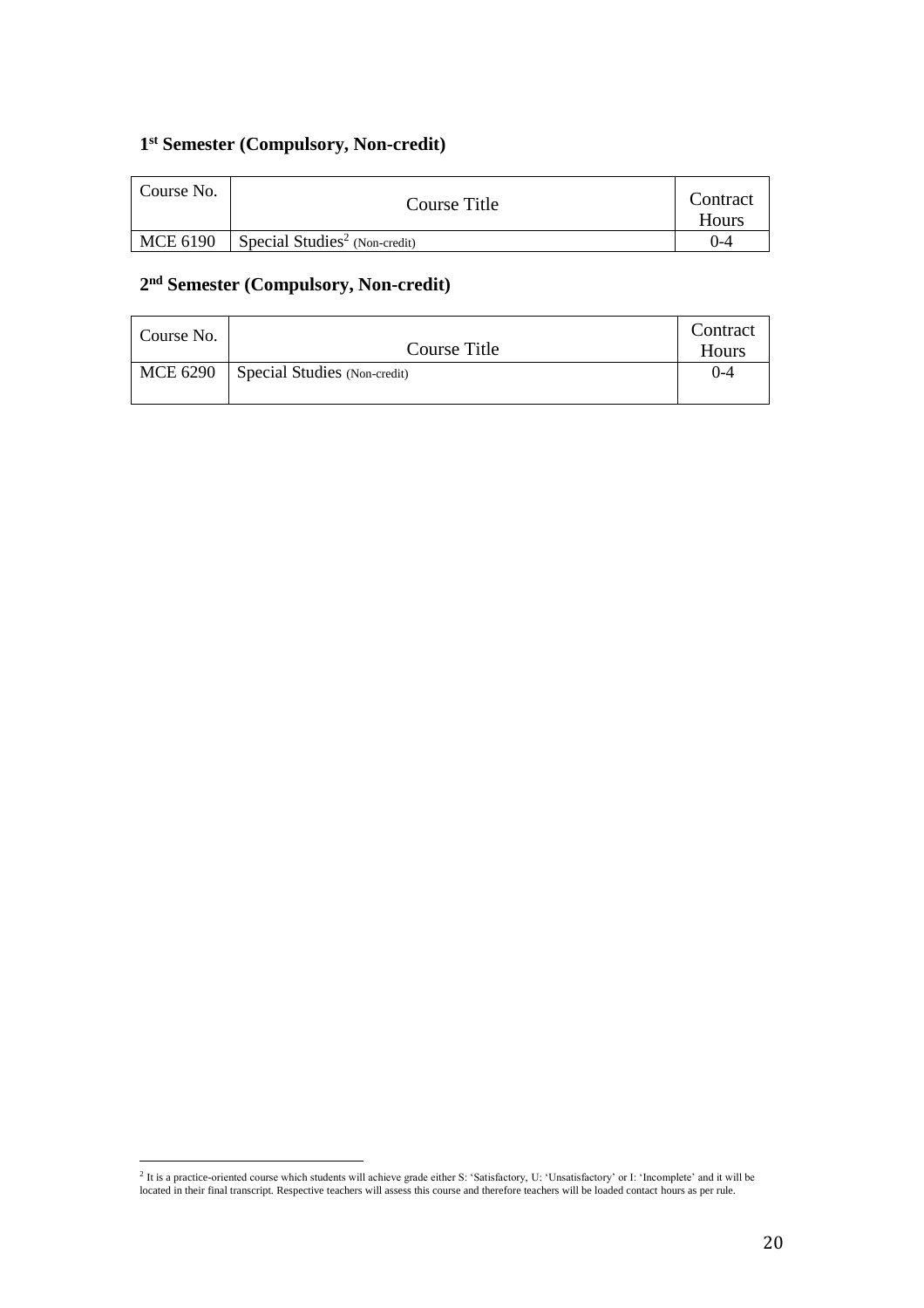# **MCE Courses for M.Sc.T.E. (2-year) Programme Specialization: Mechanical Engineering**

# **Course Code MCE 6191 Course Title Mechanical Behaviour of Engineering Materials**

#### **Credit Hours 3-0-0**

Contents: Elastic and plastic behaviours in tension, compression, shear, bending and combined stresses. Cost, availabilityand characteristics of engineering materials. Ductile fracture, initiation and onduc, Brittle fracture, crack formation and crack onduc, Griffith's law of crack propagation. Creep mechanism, creep tests. Low and high temperature properties. Fatigue properties, mechanism of fatigue tests

#### **Course Code MCE 6193 Course Title Intermediate Fluid Mechanics**

#### **Course Hours 3-0-0**

Contents: Compressible flow through ducts of varying and uniform cross section. Potential flow, velocity potential and stream function, examples of ideal two dimensional steady flow. General continuity and Navierstokes equations, flow regimes and simple flow solutions, flow through passages, universal velocity distribution, flow over immersed bodies, boundary layer analysis.

#### **Course Code MCE 6195 Course Title Advanced Production Processes**

#### **Credit Hours 3-0-0**

Contents: Selection of production processes, selection of machine tools, economics of jigs and fixtures. Different welding processes; unconventional welding technique; effects of welding on metal structure; design and joint preparation, testing of welded joints. Ferrous and non-ferrous casting; different types of iron castings; die casting investment casting and shell molding, principles of metal forming; metal forming processes; design of pressworking tools. Principles of manufacturing components from powdered material; capabilities and limitations of centered products.

**Course Code MCE 6197 Course Title Advanced Machine Tools**

#### **Credit Hours 3-0-0**

Contents: Machine tool classification; selection criteria and acceptance tests; kinematic structure. Gear manufacturing machine tools; machine tools for cutting tools production; Automatic and semi-automatic machine tools;

Static and dynamic rigidity of machine tools.

# **Course Code MCE 6199 Course Title Corrosion Engineering**

#### **Credit Hours 3-0-0**

Contents: Principles and applications of modern theory of corrosion. Pourbaix diagrams. High temperature corrosion. Corrosion in specific chemical processes and other industries, e.g., pollution control, waste treatment, coal conversion, desalination, aerospace, corrosion of surgical implants in human body. Methods and economics of corrosion proection. Uses of non-metallic materials.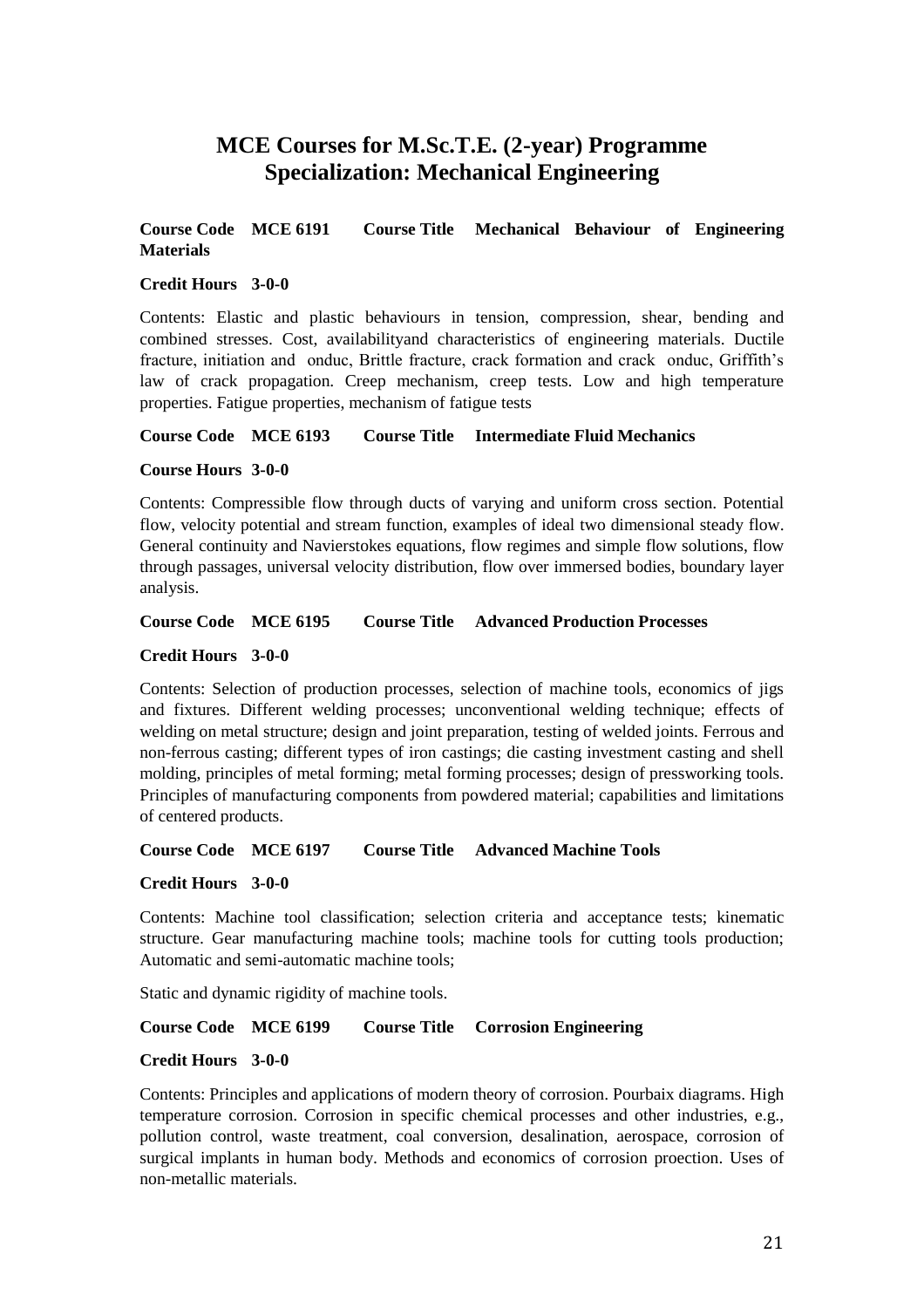#### **Course Code MCE 6291 Course Title Thermal Environmental Engineering**

#### **Credit Hours 3-0-0**

Contents: Fundamentals of refrigeration, vapour compression refrigeration system, absorption refrigeration system, cryogenics and others refrigeration systems, psychrometry, Evaporative cooling. Heating and cooling of most air. Solar radiation and heat transfer in buildings. Air conditioning systems. Air handling and distribution systems.

#### **Course Code MCE 6293 Course Title Heat Transfer Equipment**

#### **Credit Hours 3-0-0**

Contents: Contents: Review and study of related theories of heat, mass and momentum transfer: Heat Conduction; Heat Conduction-Rectangular and cylindrical Coordinates; Convective Heat Transfer: Forced convection, natural convection, transport equations, Transport in rarefied gases. Condensation and evaporation, convective mass transfers. Different types of heat transfer equipment, fouling. Analysis and design of heat transfer equipment.

#### **Course Code MCE 6295 Course Title Plastics Process Engineering**

#### **Credit Hours 3-0-0**

Contents: Introduction, Classification of Polymers, Molecular Weight Distribution, Polymerization, Co-polymerization. Additives and Compounding, Properties of plastics, Processing of Plastics, Extrusion: Basic Single Screw Extruder, Screw parameters, Material Characteristics, Principles of Die design. Complete Extrusion Process: Pipe, Film, Solid section, Monofilament, Wire Coating, Multiscrew Extruders. Injection Molding: Construction and Operation, Screw Design, Specification. Clamping system, Calculation of clamping force; Hydraulic system. Injection Mould and Materials, Control systems. Blow, Compression, Transfer Moulding. Calendering. Forming: Vacuum, Thermo. Glass Reinforced plastics; Identifications of Plastics.

#### **Course Code MCE 6297 Course Title Designing for Production**

#### **Credit Hours 3-0-0**

Contents: Product specification formulation; customer's requirement, alternative solutions and their evaluation, Design considerations; function appearance, economy. Design methods; economic factors of design; general design rules, Tolerances; achieving large machining tolerances; effect of tolerance on product cost. Design features to facilitate machining tolerances; effect of tolerance on product cost. Design features to facilitate machining; functional and manufacturing datum faces. Component design considerations-casting, welding, machining, assembly and material standardisation in product design.

# **Course Code MCE 6393 Course Title Advanced Heat Transfer**

#### **Credit Hours 3-0-0**

Contents: General conduction quation for anisortropic solids. Steady and unsteady conductio, analytical and numerical analysis of rings of non-uniform cross-section. Thermal radiation, heat exchange among gray bodies. Forced and natural convection, energy equation, external and internal flows, analytical and experimental results. Condensation and evaporation.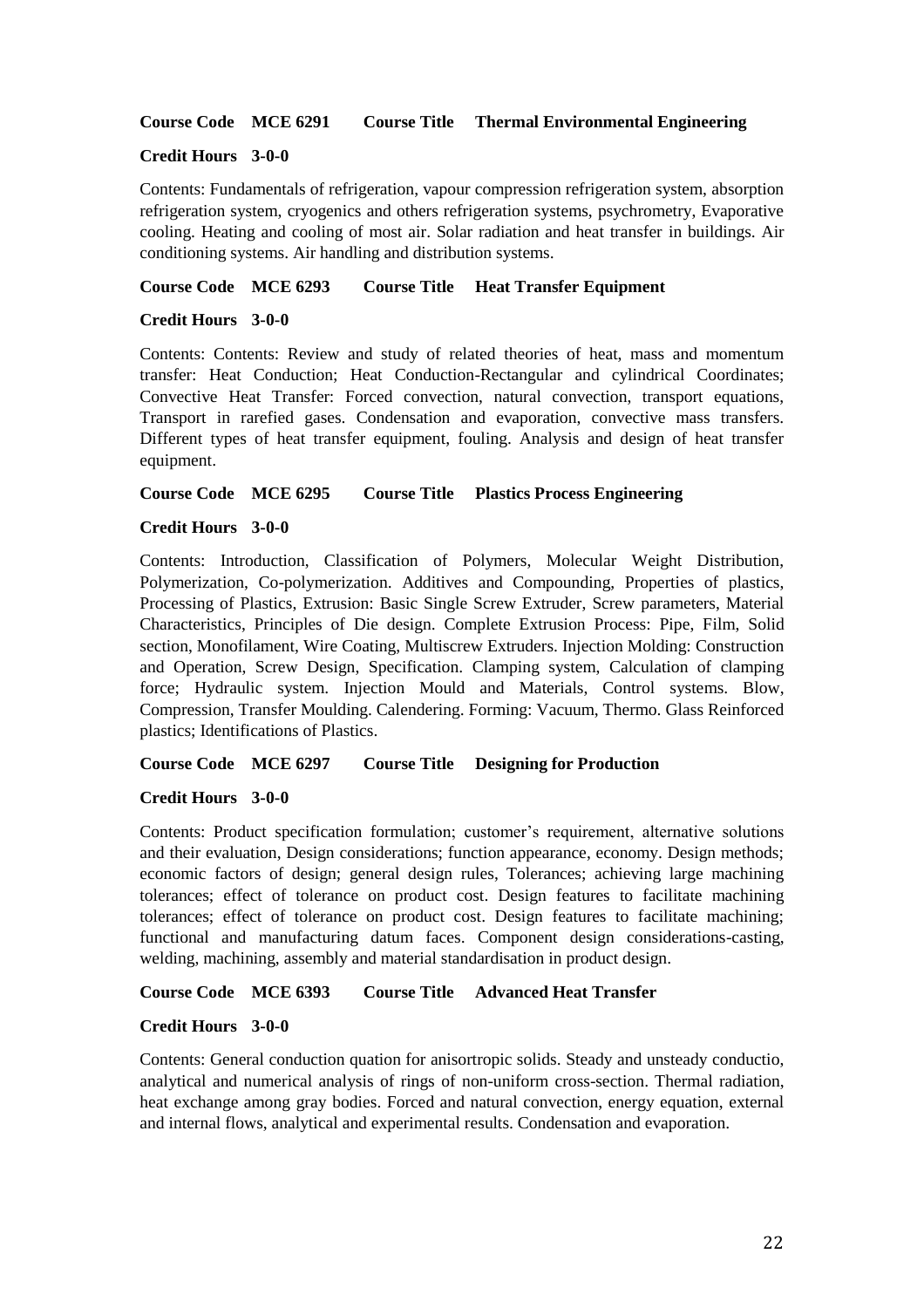**Course Code MCE 6395 Course Title Quality Assurance** 

#### **Credit Hours 3-0-0**

Contents: Quality assurance functions, relationship to reliability. Organization of Quality assurance, Systems and Procedures, Motivation and Quality control. Quality audit; systems, procedures and organisation of audit, Control of Engineering quality, Control of quality during manufacture.

#### **Course Code MCE 6397 Course Title Operations Research**

#### **Credit Hours 3-0-0**

Contents: Basic statistical concepts, Probability and reliability concepts. Confidence limit. Theory of sampling and sampling plans, sampling inspection. Linear Pogramming; general linear Programmeming models. Scheduling; Network analysis, simulation.

**Course Code MCE 6399 Course Title Mass Transfer** 

#### **Credit Hours 3-0-0**

Contents: Study of mass transfer operations. Topics will include phase equilibria, molecular and turbulent diffusion, mass transfer coefficients and transfer units, theories of mass transfer, column hydrodynamics, plate efficiency, Mlticomponent systems.

# **Course Code MCE 6491 Course Title Applied Elasticity**

#### **Credit Hours 3-0-0**

Contents: Stress and strain tensor, equations of equilibrium, compatibility, generalized Hook's law, Airy's stress function, Formulation of elasticity problems, St. Venant's principle, superposition, stress concentrations, axisymmetric problems, rotating discs and cylinders. Thermal stresses; three dimensional progblems. Xtension, flexure, torsion, Reciprocal theorems; energy principles and variational methods.

### **Course Code MCE 6493 Course Title Classical Thermodynamics**

#### **Credit Hours 3-0-0**

Contents: Macroscopic and Microscipic point of view, Temperature cocept. Thermodynamic systems. Work, quasi-static process. First law and second law of thermodynamics, Reversibility and irreversibility, entropy. Properties of pure substances, equations of state. Applications of thermodynamics, to pure substances and special systems, Equilibrium and stability.

#### **Course Code MCE 6495 Course Title Production Management**

#### **Credit Hours 3-0-0**

Contents: Production organisations, organisation structure according to type of product, Systems engineering applied to production systems and organisations. Operational subsystems. Factory Planing; concept; location, plant layout, layout of production equipment; material handling, Operation Research techniques for management decision. Human influences on productivity. Role of union. Collective bargaining, wage incentive plans.

**Course Code MCE 6497 Course Title Engineering Economics** 

**Credit Hours 3-0-0**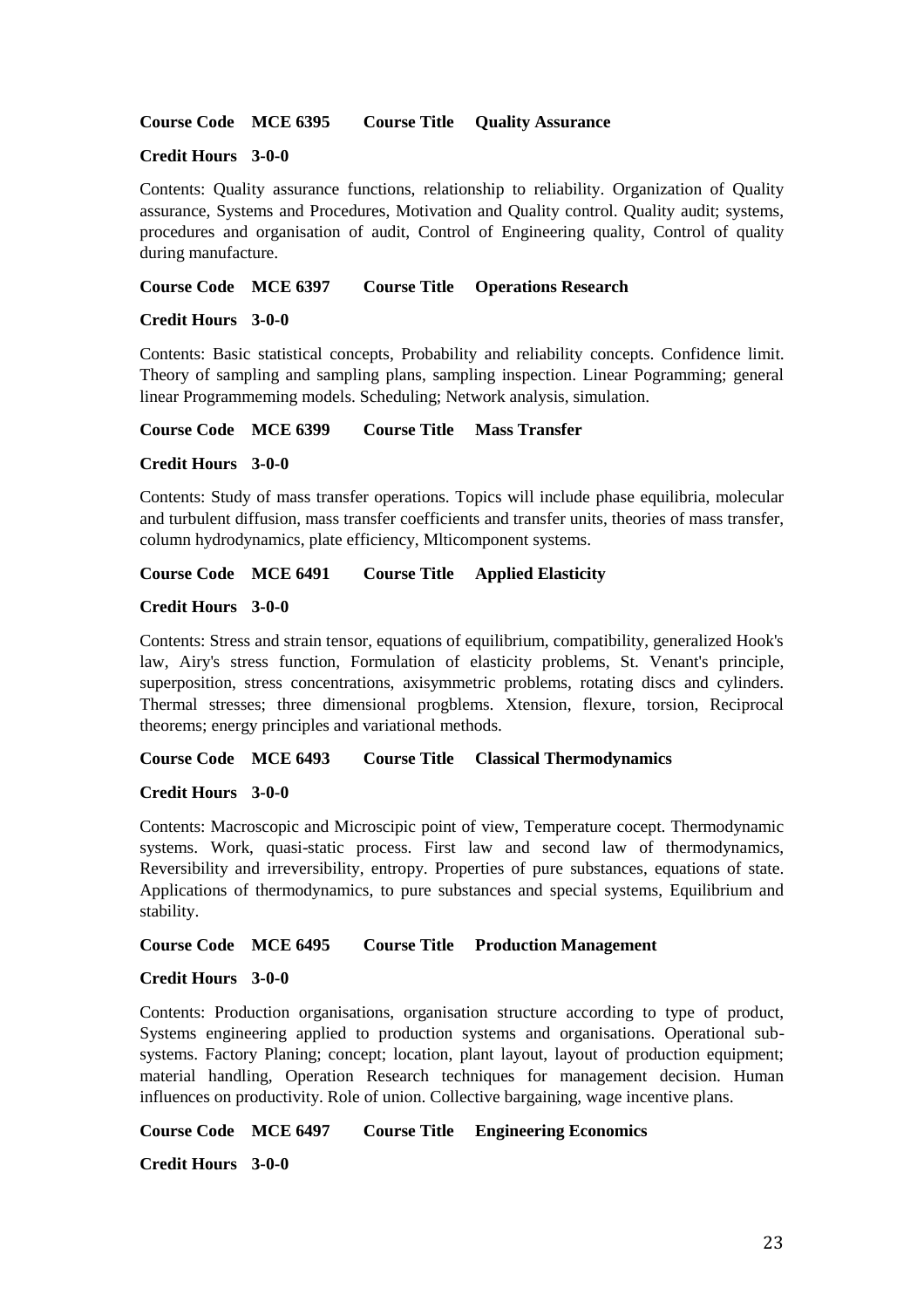Contents: Investment cost, evaluation of investment proposals, capital budgeting. Capital recovery methods, compound interest concept, present worth factor, sinking fund, cost of boroowed money. Cost concepts, elements of production cost, economic lot sizes, profit, nature and measurement of profit, break-even point, princing products. Demand theory, method of forecasting demand, Replacement of assets.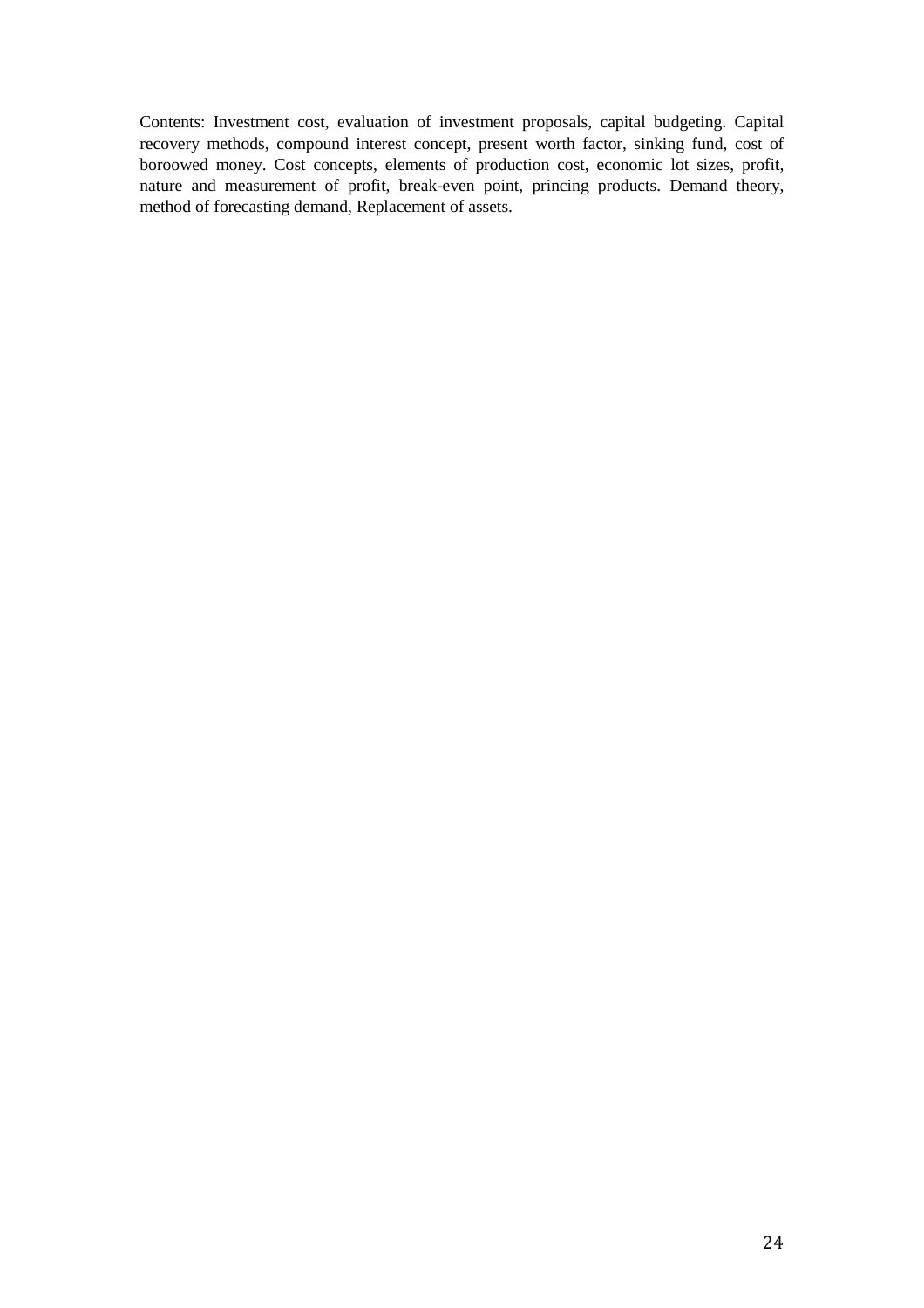# **Non-credit Subject**

# **Course Code MCE 6190 Course Title Special Studies**

Contents: The students are required to undertake a mini project in the field of mechanical engineering in their respective specialization. The objective is to provide an opportunity to the students to develop initiative, creative ability, confidence and engineering judgement. The results of the work should be submitted in the form of a report which should include approximate drawings, charts, tables, references etc.

# **Course Code MCE 6290 Course Title Special Studies**

Contents: The students are required to undertake a mini project in the field of mechanical engineering in their respective specialization. The objective is to provide an opportunity to the students to develop initiative, creative ability, confidence and engineering judgement. The results of the work should be submitted in the form of a report which should include approximate drawings, charts, tables, references etc.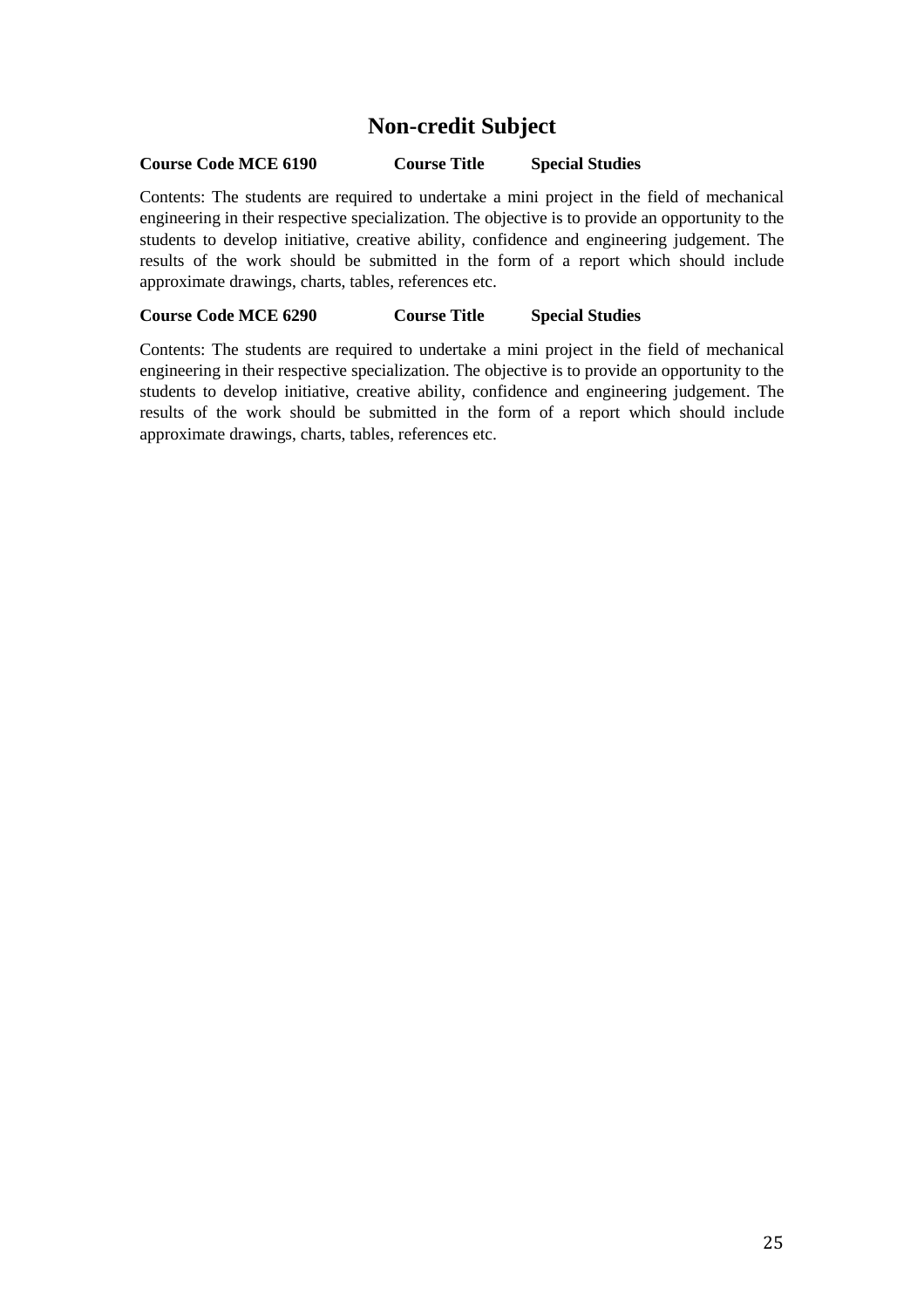# **CSE Courses for M.Sc.T.E. (2-year) Programme**

Specialization: Computer Science and Engineering

# **1 st Semester (Any two courses as offered by the CSE Department Some of the lists are as**

# **follows. Priority will get from following lists:)**

| <b>Course</b><br>No. | <b>Course Title</b>                  | <b>Contract</b><br><b>Hours</b> | Credit<br><b>Hours</b> |
|----------------------|--------------------------------------|---------------------------------|------------------------|
| CSE 6191             | Web based Instruction and E-learning | 3.00                            | 3.00                   |
| CSE 6193             | <b>Distributed Database Systems</b>  | 3.00                            | 3.00                   |
| CSE 6195             | <b>Advanced Database Systems</b>     | 3.00                            | 3.00                   |
| CSE 6197             | Distributed and Parallel Computing   | 3.00                            | 3.00                   |

#### **2 nd Semester (Any two courses as offered by the department)**

| Course<br>No. | <b>Course Title</b>             | <b>Contract</b><br><b>Hours</b> | Credit<br><b>Hours</b> |
|---------------|---------------------------------|---------------------------------|------------------------|
| CSE 6291      | <b>Information Security</b>     | 3.00                            | 3.00                   |
| CSE 6293      | Data Warehousing and Mining     | 3.00                            | 3.00                   |
| CSE 6295      | Distributed Operating Systems   | 3.00                            | 3.00                   |
| CSE 6297      | <b>Wireless Sensor Networks</b> | 3.00                            | 3.00                   |

#### 3<sup>rd</sup> Semester (Any one course as offered by the department)

| <b>Course</b><br>No. | <b>Course Title</b>                 | <b>Contract</b><br><b>Hours</b> | Credit<br><b>Hours</b> |
|----------------------|-------------------------------------|---------------------------------|------------------------|
| CSE 6391             | Advanced Human Computer Interaction | 3.00                            | 3.00                   |
| CSE 6393             | <b>Advanced Operating Systems</b>   | 3.00                            | 3.00                   |
| CSE 6395             | Mobile Computing                    | 3.00                            | 3.00                   |

#### 4 th Semester (Any one course as offered by the department)

| <b>Course</b><br>No. | <b>Course Title</b>                                  | Contract<br><b>Hours</b> | Credit<br><b>Hours</b> |
|----------------------|------------------------------------------------------|--------------------------|------------------------|
| CSE 6491             | Advanced Internet Computing                          | 3.00                     | 3.00                   |
| CSE 6493             | Cloud Computing                                      | 3.00                     | 3.00                   |
| <b>CSE 6495</b>      | <b>Advanced Computer Communications and Networks</b> | 3.00                     | 3.00                   |

#### 1 st Semester (Compulsory, Non-credit)

| <b>Course</b><br>No.  | <b>Course Title</b>                       | Contract<br><b>Hours</b> |
|-----------------------|-------------------------------------------|--------------------------|
| $\overline{CSE}$ 6190 | Special Studies <sup>3</sup> (Non-credit) | $0 - 4$                  |

#### 2<sup>nd</sup> Semester (Compulsory, Non-credit)

 $\overline{a}$ 

| <b>Course</b><br>No. | <b>Course Title</b>          | Contract<br><b>Hours</b> |
|----------------------|------------------------------|--------------------------|
| CSE 6290             | Special Studies (Non-credit) | $0 - 4$                  |

<sup>&</sup>lt;sup>3</sup> It is a practice-oriented course which students will achieve grade either S: 'Satisfactory, U: 'Unsatisfactory' or I: 'Incomplete' and it will be located in their final transcript. Respective teachers will assess this course and therefore teachers will be loaded contact hours as per rule.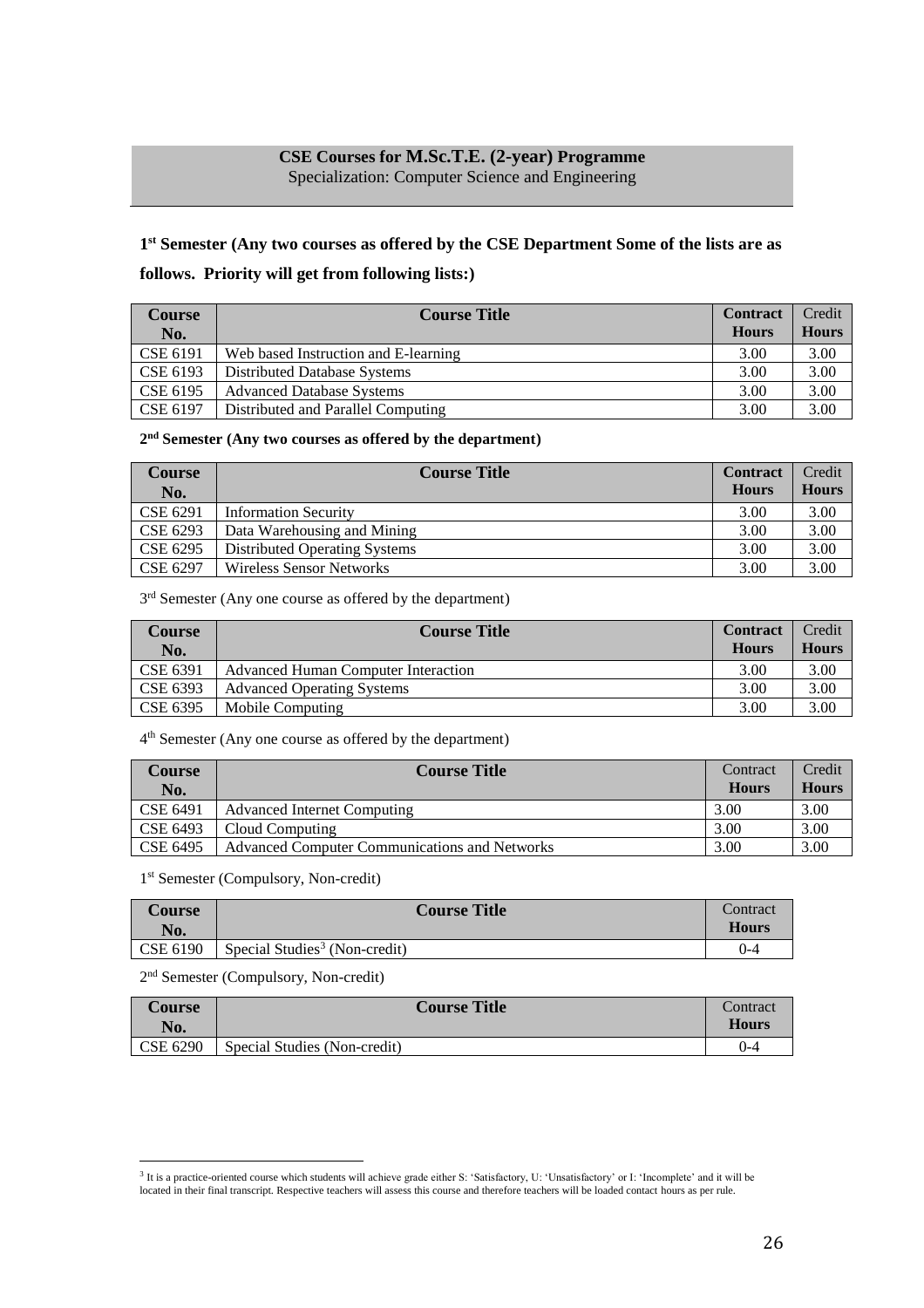# **CSE Courses for M.Sc.T.E. (2-year) Programme Specialization: Computer Science and Engineering**

# **Course Code CSE 6191 Course Title Web based Instruction and E-learning**

# **Credit Hours 3-0-0**

Contents: Introduction to web-based instruction (WBI): what is and why Web-based learning environments and critical issues: WBI and traditional classroom: similarities and differences, Distance learning environment via the www, motivational framework,

Designing and delivering WBI: implementing, management of instructional materials, testing and evaluation of WBI. WBI case studies.

What is e-learning, open, flexible and distributed learning environment, a framework for elearning, components and features of e-learning

Institutional, management, technological, pedagogical, ethical, interface design, resource support and evaluation issues of e-learning.

**Course Code CSE 6193 Course Title Distributed Database Systems**

#### **Course Hours 3-0-0**

Contents: Parallel and Distributed Database Systems:

Database System Architecture: Centralized System, Client-Server Systems, Parallel Systems, Distributed Systems, Network Types, Distributed Data Storage, Network Transparency, Data Query Processing, Data Transaction Model, Commit protocols, Coordinator Selection, Concurrency Control, Deadlock Handle, Multi Database system, Design of Distributed Database, Location of Database, Multiple copies of Data, Distributed Database and Applications.

**Course Code CSE 6195 Course Title Advanced Database Systems**

**Credit Hours 3-0-0**

Contents: Object Oriented Database; Data Model, Design, Languages;

Object Relational Database: Complex data types, Querying with complex data types, Design;

Distributed Database: Levels of distribution transparency, Translation of global queries to fragment queries, Optimization of access strategies, Management of distributed transactions, Concurrency control, Reliability, Administration; Parallel Database: Different types of parallelism, Design of parallel database; Multimedia Database Systems Basic concepts, Design, Optimization of access strategies, Management of Multimedia Database Systems, Reliability; Database Wire-housing/Data mining: Basic Concepts and algorithms. File organization and access, buffer management, performance analysis, and storage management. Database system architecture, query optimization, transaction management, recovery, concurrency control. Reliability, protection, and integrity. Design and management issues.

**Course Code CSE 6197 Course Title Distributed and Parallel Computing**

**Credit Hours 3-0-0**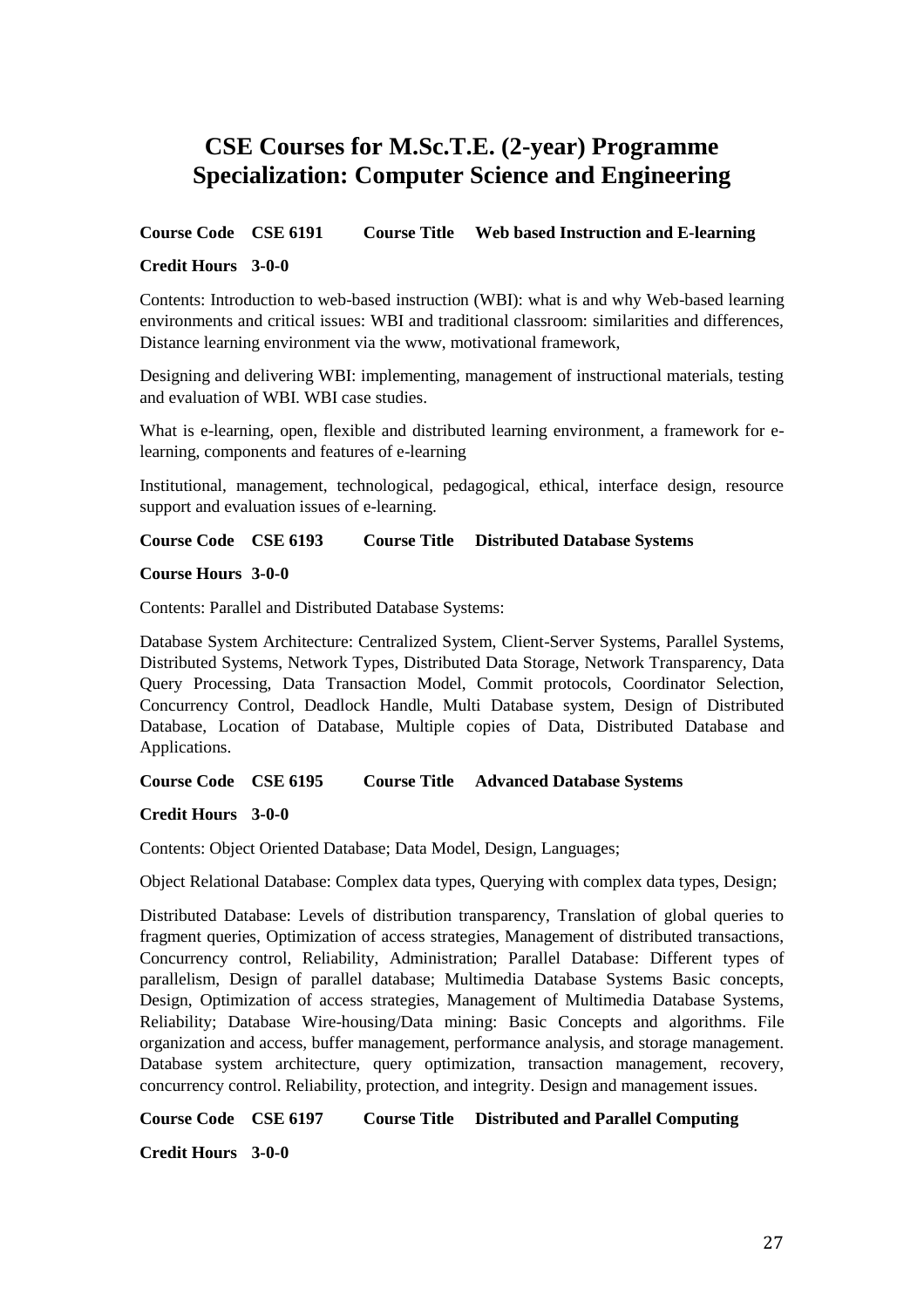Contents: Distributed object systems, Retrieving and caching of distributed information, Distributed data replication and sharing, Performance issues, Algorithms for deadlock detection, concurrency control and synchronization in distributed system, Models for distributed computation, Networking facilities and resource control and management methods in network and distributed operating systems, Collaborative applications, Wide area network computing, We based commerce, Agent systems and Market based computing.

# **Course Code CSE 6299 Course Title Information Security**

#### **Credit Hours 3-0-0**

Contents: Security problem in computing, Elementary Cryptography, Programme Security, Protection in General-purpose Operating Systems, Designing Trusted Operating Systems, Database Security, Security in Networks, Security Administration, Legal, Privacy and Ethical issues.

**Course Code CSE 6293 Course Title Data Warehousing and Mining**

# **Credit Hours 3-0-0**

Contents: Introduction; Data warehousing and OLAP technology for data mining; Data preprocessing; Data mining primitives, languages and systems; Descriptive data mining: characterization and comparison; Association analysis; Classification and prediction; Cluster analysis, Mining complex types of data; Applications and trends in data mining.

**Course Code CSE 6295 Course Title Distributed Operating Systems**

# **Credit Hours 3-0-0**

Contents: Brief Introduction to distributed systems; special functions supported by corresponding OS. Network OS; remote login; remote file transfer. Distributed OS; transparent migration of process and data; remote procedure call; robustness, detection and recovery from failures. Distributed file system; mutual exclusion/ synchronization using centralized and distributed approaches; commit protocols, concurrency control, majority protocol and time stamping replication. Deadlock detection/prevention, centralized implementation, distributed algorithms.

**Course Code CSE 6297 Course Title Wireless Sensor Networks**

# **Credit Hours 3-0-0**

Contents: Introduction: applications; Localization and tracking: tracking multiple objects; Medium Access Control: IEEE 802.15.4, S-MAC, T-MAC, P-MAC, B-MAC, Z-MAC, and ZigBee; Geographic and energy-aware routing; Challenges of low power wireless networking protocols and applications. The OSI model, IEEE-802.11, Bluetooth, IEEE-802.15.4, IEEE 1451, hardware considerations, traffic patterns, media access (CSMA, TDMA, RTS/CTS, idle listening), DSSS, UWB, radio propagation models, cross-layer interactions, flooding, dissemination, gossip, epidemics, probabilistic approaches, global versus local communication, and in-network processing. Attribute-Based Routing: directed diffusion, rumor routing, geographic hash tables; Infrastructure establishment: topology control, clustering, time synchronization; Sensor tasking and control: task-driven sensing, information-based sensor tasking, joint routing and information aggregation; Sensor network databases: challenges, querying the physical environment, in-network aggregation, data indices and range queries, distributed hierarchical aggregation; Sensor network platforms and tools: sensor node hardware, sensor network Programmeming challenges; other state-of-the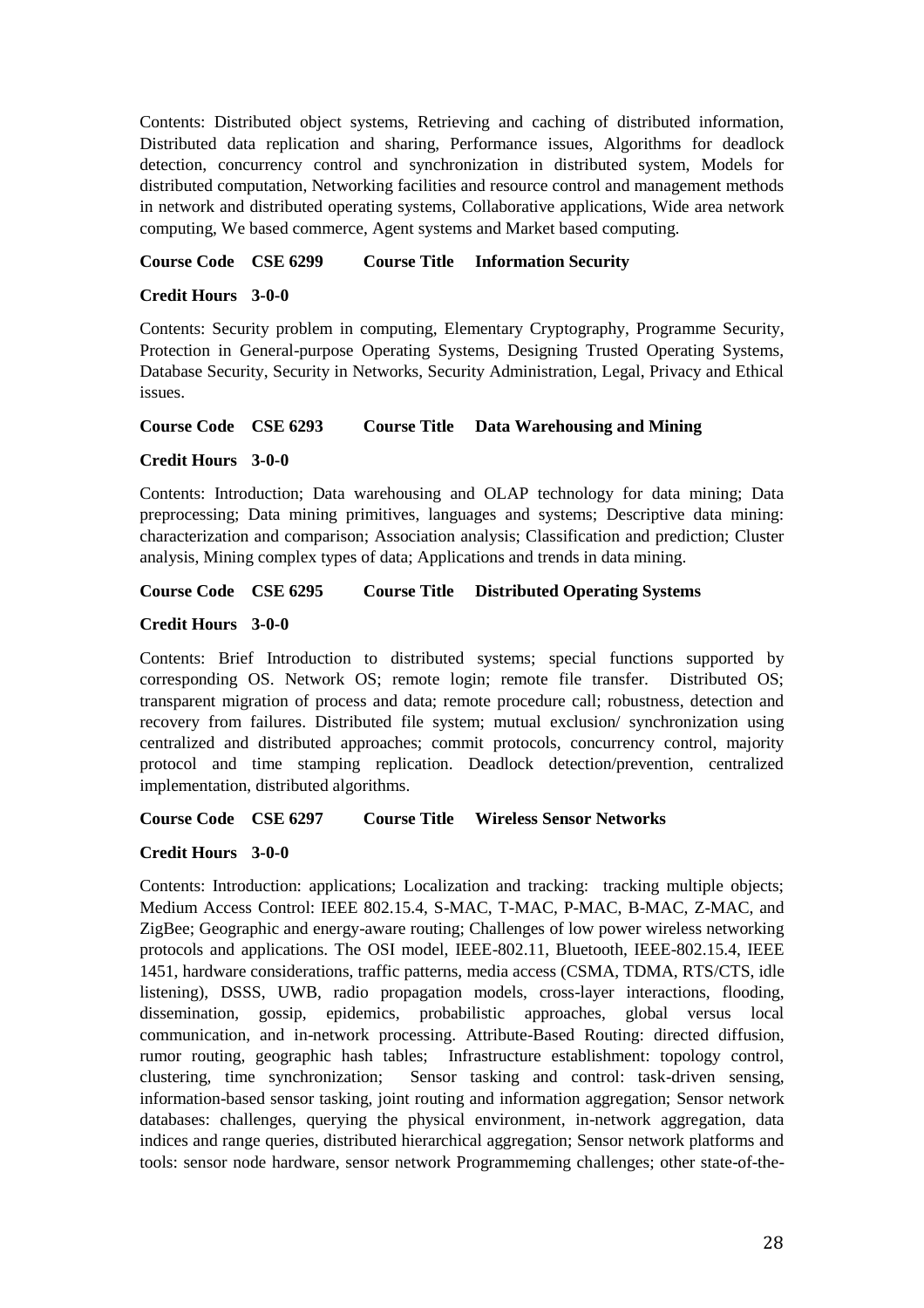art related topics. Students read papers and build working protocols on TinyOS, a low-power embedded operating system.

#### **Course Code CSE 6391 Course Title Advanced Human Computer Interaction**

#### **Credit Hours 3-0-0**

Contents: Overview of Human-Computer Interaction basics; human factors and ergonomics, human cognitive capabilities and limitations, human information processing; interaction techniques and interface types, metaphors; design principles and guidelines for intelligent user interface; interaction framework; interaction paradigm: ubiquitous computing, pervasive computing, context-aware computing; requirement analysis tools and techniques, ethnographic approach of data gathering, contextual design, contextual inquiry; tools and techniques for developing prototypes; evaluation of design, different evaluation tools and techniques; user centered design, HCI as a software engineering lifecycle model; usability engineering.

# **Course Code CSE 6393 Course Title Advanced Operating Systems**

# **Credit Hours 3-0-0**

Contents: Brief review of process synchronization in a multiprocessing/ multiprogamming systems. Inter process communication and co-ordination in large distributed systems.

Information management: information management in distributed network: security, integrity and concurrency problems in sharing of information-techniques in distributed systems. Case studies of contemporary systems.

#### **Course Code CSE 6395 Course Title Mobile computing**

#### **Credit Hours 3-0-0**

Introduction, Business Contexts of Mobile Applications, Mobile Application Architectures, Mobile Infrastructure, The Wireless Internet World Stage,The Equipment and Technology of Wireless, Wireless Networks (1G, 2G, 2.5G, 3G),Wireless Internet Applications and Content , Wireless Services , Mobile Client User Interface, Mobile Client Applications, Servlets, SORCER Services, J2ME/MIDP 2.0 Programmeming, Building MIDlets, CLDC (Connected, Limited Device Configuration), Creating MIDP UIs , Client-Server Data Transfer, Connecting to the World (services).

Mobilizing Existing Application Architectures, Mobility and Location Management, Mobile Application Development Management, Persistent Storage, Mobile Applications, Pocket Web Host Design, The Game API, Sound and Music, Sample MIDP Applications, Data Management, Performance Tuning, Parsing XML, Security, Protecting Network Data, Mobile Ad Hoc and Sensor Networks, Security for Mobile and Wireless Computing

**Course Code CSE 6491 Course Title Advanced Internet Computing**

#### **Credit Hours 3-0-0**

Contents: Introduction to Internet Technology, web servers and HTTP, URLs, Forms and CGI, JavaScript, Cookies, Java and Servlets, Databases and ASP, JDBC

Markup languages – SGML, HTML, DHTML, XML, WML, their standards, Publishing information in XML and WML, Extracting product information and application development with XML or WML.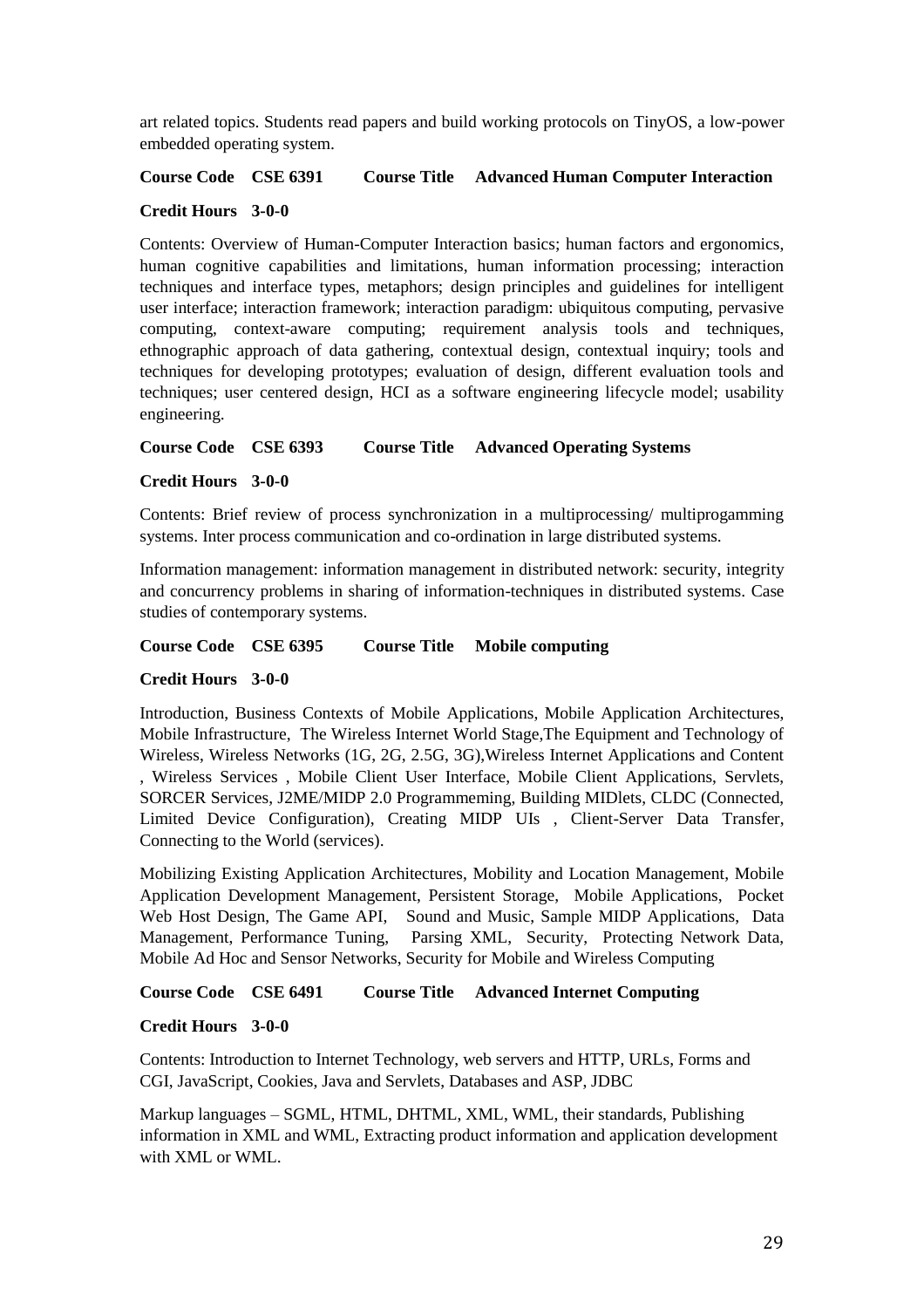Active server pages, IIS and PWS environment, ASP variables and control structures, data storage and access, ASP object models, advanced data handling techniques.

Application development using Java Scripts, Java applets, Java Servlets, Java Database Connectivity (JDBC)

Introduction to PHP Programmeming, variables and control structures, Database connectivity and Application development with PHP

#### **Course Code CSE 6493 Course Title Cloud Computing**

#### **Credit Hours 3-0-0**

Contents: Review of cloud computing: Types of cloud computing; enabling technologiesvirtualization, Web services, SOA, Web 2.0,mashup; cloud features; platforms. Comparable technologies: Grid Computing; Utility Computing; The role of grid computing in cloud computing; Difference between cloud and utility computing. Cloud architecture: Cloud scheduling; Scalability, reliability and security of the cloud; Workflow management in cloud; Network infrastructure for cloud computing. Cloud service Models: SaaS, PaaS, IaaS, DaaS. Cloud computing applications and solutions: Virtual private cloud; Scientific services and data management in cloud; Enterprise cloud; Medical information systems. Cloud business models.

# **Course Code CSE 6495 Course Title Advanced Computer Communications and Networks**

# **Credit Hours 3-0-0**

Overview of Internet Technology, Internet services, Electronic Mail, Usenet, SNMP, SMTP, URL, URI, HTTP, MIME, WWW and E-commerce. Networking with TCP/IP, TCP/IP sub protocols, TCP/IP administration and troubleshooting, the Internet protocol, Routing algorithms, Congestion Control Algorithms, IP addressing, Subnetting, Gateways, Sockets and ports. ARP, RARP, multicasting, IPV4 and IPV6, ICMPV6, Host names and DNS, Name servers, BOOTP, DHCP and WINS. Introduction to wireless networks, wireless media, wireless LAN, wireless LAN protocols, wireless ATM networks, voice over IP (VoIP), Mobile IP, Internet using mobile phones, Roaming Algorithms, Handover techniques, satellite communications. Network security, security requirements, security audits, security risks, data encryption, cryptographic principles, different key-algorithms, digital signatures and firewalls. Managing and Maintaining a network, network troubleshooting, performance evaluation, network upgrade, ensuring integrity and availability, fault tolerance, data backup, disaster recovery.